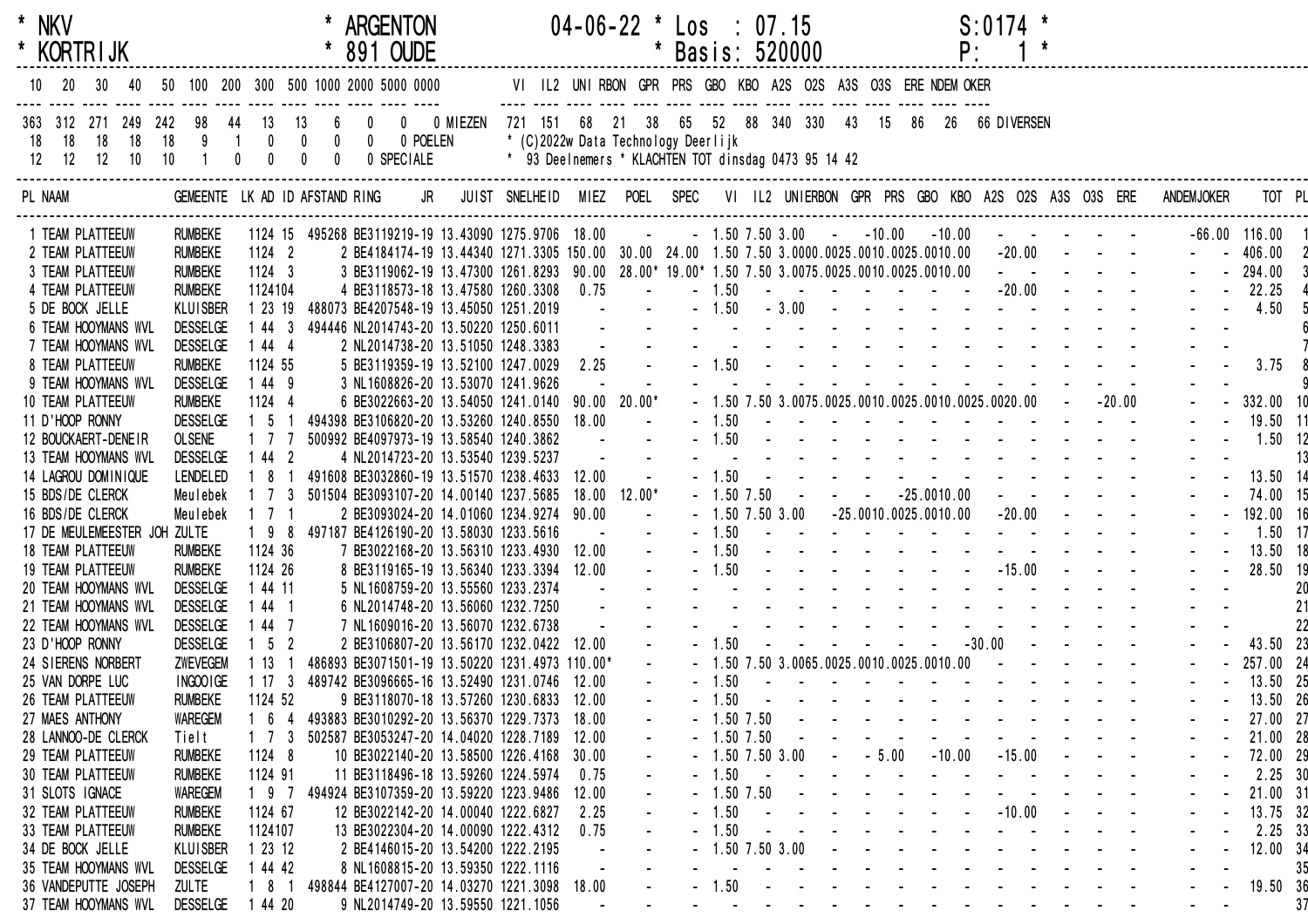| $\star$ | <b>NKV</b>      |
|---------|-----------------|
| $\star$ | <b>KORTRIJK</b> |

| <b>KORIRIJK</b>                    |                 |                     | 891 OUDE                                      |    |                                   |       | Basis: 520000 |                |                |                                                                                           |                                                                                                                                                                                                                                                                                                    | Ρ.                                |                                                                          |                              |                |                   |           |    |
|------------------------------------|-----------------|---------------------|-----------------------------------------------|----|-----------------------------------|-------|---------------|----------------|----------------|-------------------------------------------------------------------------------------------|----------------------------------------------------------------------------------------------------------------------------------------------------------------------------------------------------------------------------------------------------------------------------------------------------|-----------------------------------|--------------------------------------------------------------------------|------------------------------|----------------|-------------------|-----------|----|
| PL NAAM                            |                 |                     | GEMEENTE LK AD ID AFSTAND RING                | JR | JUIST SNELHEID                    |       |               |                |                |                                                                                           | MIEZ POEL SPEC VI IL2 UNIERBON GPR PRS GBO KBO A2S O2S A3S O3S ERE                                                                                                                                                                                                                                 |                                   |                                                                          |                              |                | <b>ANDEMJOKER</b> | TOT PL    |    |
| <b>38 TEAM PLATTEEUW</b>           | <b>RUMBEKE</b>  | 1124 43             | 14 BE3119521-19 14.00420 1220.7740 12.00      |    |                                   |       | $-1.50$       |                |                |                                                                                           | المنابعة المتناوب والمتناوب والمتناوب                                                                                                                                                                                                                                                              |                                   | $-10.00$ $  -$                                                           |                              |                |                   | 23.50 38  |    |
| 39 CHRISTIAENS LUC                 | OO IGEM         |                     | 1 19 9 494621 BE3011622-19 14.00149 1220.5380 |    |                                   | 12.00 |               | $-1.50$ 7.50   |                |                                                                                           |                                                                                                                                                                                                                                                                                                    |                                   | $\mathcal{L}(\mathbf{z})$ , and $\mathcal{L}(\mathbf{z})$ , and          |                              |                |                   | 21.00 39  |    |
| 40 LAGROU DOMINIQUE                | LENDELED        | $185$               | 2 BE3073924-20 13.57510 1220.3252             |    |                                   | 2.25  | 1.50          |                |                |                                                                                           | $\Delta \phi = \Delta \phi = 0.1$                                                                                                                                                                                                                                                                  |                                   |                                                                          |                              | $-10.00$ - - - |                   | 13.75 40  |    |
| 41 LANNOO-DE CLERCK                | Tielt           | $1 \quad 7 \quad 2$ | 2 BE3053277-20 14.07160 1219.0823             |    |                                   | 18.00 |               | $1.50$ $7.50$  |                |                                                                                           | $-25.00$                                                                                                                                                                                                                                                                                           | $\sim$ $-$                        | $-10.00$                                                                 | $\sim 100$                   |                |                   | 62.00 41  |    |
| 42 VERMEULEN DUJARDIN              | DEERL I JK      | 1 4 1               | 490688 BE3000988-20 13.58449 1215.3313        |    |                                   | 30.00 | 1.50          |                | $-3.00$        | $-25.00$                                                                                  | $-25.00$                                                                                                                                                                                                                                                                                           | $\sim$ $\sim$                     | $\mathbf{u} = \mathbf{u} \cdot \mathbf{u}$ .                             |                              |                |                   | 84.50 42  |    |
| 43 DUYCK PATRICK                   | <b>OOSTROZE</b> | 1133                | 497774 BE3052098-20 14.04490 1214.6261        |    |                                   | 4.50  |               | $-1.50$ 7.50   |                |                                                                                           | $\sim 100$                                                                                                                                                                                                                                                                                         | $-10.00$                          |                                                                          |                              |                |                   | 23.50 43  |    |
| 44 DECLERCK Philip                 | AVELGEM         | 1 16 10             | 484622 BE3091727-19 13.54220 1213.4763        |    |                                   |       |               | $1.50$ $7.50$  |                |                                                                                           |                                                                                                                                                                                                                                                                                                    |                                   |                                                                          |                              |                |                   | 9.0044    |    |
| <b>45 TEAM PLATTEEUW</b>           | <b>RUMBEKE</b>  | 1124103             | 15 BE3118490-18 14.03140 1213.1983            |    |                                   | 0.75  | 1.50          |                |                |                                                                                           | $\sim$ $-$                                                                                                                                                                                                                                                                                         | $-20.00$                          |                                                                          |                              |                |                   | 22.25 45  |    |
| 46 DE BOCK JELLE                   | <b>KLUISBER</b> | 1236                | 3 BE4146067-20 13.58040 1210.8989             |    |                                   |       |               |                | 1.50 7.50 3.00 | $-25.00$                                                                                  | $-25.0010.00$                                                                                                                                                                                                                                                                                      |                                   | $-10.00$                                                                 | $\sim 100$                   |                |                   | 82.00 46  |    |
| 47 VERVAEKE ROGER& JURG DEERL I JK |                 | $1\quad5\quad2$     | 491386 BE3028518-19 14.00491 1210.8521        |    |                                   | 12.00 |               | $-1.50$ 7.50   |                |                                                                                           | $\Delta\phi$ and $\Delta\phi$ are $\Delta\phi$ .                                                                                                                                                                                                                                                   |                                   |                                                                          |                              |                |                   | 21.00 47  |    |
| <b>48 TEAM PLATTEEUW</b>           | <b>RUMBEKE</b>  | 1124 99             | 16 BE3119487-19 14.04070 1210.5789            |    |                                   | 0.75  | 1.50          |                |                |                                                                                           | and a straight and                                                                                                                                                                                                                                                                                 |                                   | $-10.00$                                                                 | $\sim 100$                   |                |                   | 12.25 48  |    |
| 49 VANDEWALLE VINCENT              | <b>HELKIJN</b>  | $1 \t7 \t6$         | 479555 BE3079224-18 13.51200 1209.9790        |    |                                   |       | 1.50          |                |                |                                                                                           |                                                                                                                                                                                                                                                                                                    | $\sim 10^{-1}$ and $\sim 10^{-1}$ | $\mathbf{u} = \mathbf{u} + \mathbf{u}$ , where $\mathbf{u} = \mathbf{u}$ |                              |                |                   | 1.50 49   |    |
| 50 DE BOCK JELLE                   | <b>KLUISBER</b> | 1232                | 4 BE4169678-19 13.58420 1208.9993             |    |                                   | 30.00 |               |                | 1.50 7.50 1.00 | $-15.00$                                                                                  | $-25.0010.00$                                                                                                                                                                                                                                                                                      |                                   | $\Delta \phi = \Delta \phi = 0$ , and                                    |                              |                |                   | 90.00 50  |    |
| 51 SLOTS IGNACE                    | <b>WAREGEM</b>  | $193$               | 2 BE3107311-20 14.04230 1208.9500             |    |                                   | 12.00 |               | $-1.50$ 7.50   |                |                                                                                           | $\sim 10^{-1}$ and $\sim 10^{-1}$                                                                                                                                                                                                                                                                  | $\sim 100$                        | $-10.00$                                                                 |                              |                |                   | 31.00 51  |    |
| 52 VERMEULEN DUJARDIN              | DEERL I JK      | $142$               | 2 BE3044866-19 14.00579 1208.6953             |    |                                   | 18.00 | 1.50          |                |                |                                                                                           |                                                                                                                                                                                                                                                                                                    |                                   | $-25.0010.00$                                                            | $\sim$                       |                | $-20.00$ 50.00 A  | 124.50 52 |    |
| 53 DE BOCK JELLE                   | <b>KLUISBER</b> | 1 23 13             | 5 BE4146053-20 13.58550 1208.3507             |    |                                   |       |               | $-1.50$ $7.50$ |                |                                                                                           |                                                                                                                                                                                                                                                                                                    | $\sim$ $-$                        | $-10.00$                                                                 |                              | $\sim$ $ \sim$ |                   | 19.00 53  |    |
| 54 BDS/DE CLERCK                   | Meulebek        | $1 \quad 7 \quad 4$ | 3 BE3093126-20 14.10320 1206.8923             |    |                                   | 12.00 |               | $1.50$ $7.50$  |                |                                                                                           | $-10.0010.0020.00$                                                                                                                                                                                                                                                                                 |                                   |                                                                          | $\sim$ 100 $\sim$ 100 $\sim$ | $-20.00$       |                   | 81.00 54  |    |
| 55 TEAM PLATTEEUW                  | <b>RUMBEKE</b>  | 1124 53             | 17 BE3118176-18 14.05260 1206.6954            |    |                                   | 12.00 | 1.50          |                |                |                                                                                           |                                                                                                                                                                                                                                                                                                    | $\sim 100$ km s $^{-1}$           | and the state of the state of                                            |                              |                |                   | 13.50 55  |    |
| 56 BDS/DE CLERCK                   | Meulebek        | $1 \quad 7 \quad 5$ | 4 BE3093319-20 14.10380 1206.6020             |    |                                   | 12.00 |               | $1.50$ $7.50$  |                |                                                                                           | $   -10.00$ $-$                                                                                                                                                                                                                                                                                    |                                   |                                                                          |                              |                |                   | 31.00 56  |    |
| 57 TEAM PLATTEEUW                  | <b>RUMBEKE</b>  | 1124108             | 18 BE3022767-20 14.05310 1206.4504            |    |                                   | 0.75  | 1.50          |                |                |                                                                                           | $    -$ 15.0010.00                                                                                                                                                                                                                                                                                 |                                   |                                                                          | $\sim$                       |                |                   | 27.25 57  |    |
| 58 COUSSEMENT M & D                | <b>BEVEREN-</b> | $191$               | 491799 BE3037425-18 14.02491 1205.9267        |    |                                   | 12.00 | 1.50          |                |                |                                                                                           |                                                                                                                                                                                                                                                                                                    |                                   | and a straight and a straight                                            |                              |                |                   | 13.50 58  |    |
| 59 TEAM PLATTEEUW                  | <b>RUMBEKE</b>  | 1124 12             | 19 BE3022356-20 14.05570 1205.1782            |    |                                   | 18.00 |               | $1.50$ $7.50$  |                | $\mathbf{L}^{\text{max}}$ , and $\mathbf{L}^{\text{max}}$ , and $\mathbf{L}^{\text{max}}$ |                                                                                                                                                                                                                                                                                                    | $-10.00$                          | $\sim 10$                                                                |                              |                |                   | 37.00 59  |    |
| 60 DE BOCK JELLE                   | <b>KLUISBER</b> | 1 23 16             | 6 BE4146091-20 14.00040 1204.9202             |    |                                   |       | $-1.50$       |                |                |                                                                                           | $\mathcal{L}^{\mathcal{A}}$ . The set of the set of the $\mathcal{A}$                                                                                                                                                                                                                              |                                   |                                                                          |                              |                |                   | 1.50 60   |    |
| 61 TEAM HOOYMANS WVL               | <b>DESSELGE</b> | 1 44 24             | 10 NL1608610-20 14.05240 1204.7904            |    |                                   |       |               |                |                |                                                                                           |                                                                                                                                                                                                                                                                                                    |                                   |                                                                          |                              |                |                   |           | 61 |
| 62 TEAM HOOYMANS WVL               | <b>DESSELGE</b> | 1 44 28             | 11 NL1608760-20 14.05560 1203.2268            |    |                                   |       |               |                |                |                                                                                           |                                                                                                                                                                                                                                                                                                    |                                   |                                                                          |                              |                |                   |           | 62 |
| 63 TEAM HOOYMANS WVL               | <b>DESSELGE</b> | 1 44 30             | 12 NL2014757-20 14.05580 1203.1292            |    |                                   |       |               |                |                |                                                                                           | the contract of the contract of the con-                                                                                                                                                                                                                                                           |                                   |                                                                          |                              |                |                   |           | 63 |
| 64 DE BOCK JELLE                   | <b>KLUISBER</b> | 1 23 17             | 7 BE4146082-20 14.01010 1202.1009             |    |                                   |       | 1.50          |                |                |                                                                                           | <b>Service Control</b>                                                                                                                                                                                                                                                                             |                                   | and the second control of the second                                     |                              |                |                   | 1.50 64   |    |
| 65 CHRISTIAENS LUC                 | OO IGEM         | 11910               | 2 BE3011716-19 14.06309 1201.9513 12.00       |    |                                   |       |               | $-1.50$ 7.50   |                |                                                                                           |                                                                                                                                                                                                                                                                                                    |                                   | $-10.0010.00$                                                            |                              |                |                   | 41.00 65  |    |
| 66 TEAM HOOYMANS WVL               | <b>DESSELGE</b> | 1 44 25             | 13 NL1608813-20 14.06380 1201.1807            |    |                                   |       |               |                |                |                                                                                           |                                                                                                                                                                                                                                                                                                    |                                   |                                                                          |                              |                |                   |           | 66 |
| 67 VANDEPUTTE JOSEPH               | <b>ZULTE</b>    | $184$               | 2 BE4127087-20 14.10330 1200.4428             |    |                                   | 12.00 | 1.50          |                |                |                                                                                           | the contract of                                                                                                                                                                                                                                                                                    |                                   | $-10.00$                                                                 |                              |                |                   | 23.50 67  |    |
| 68 FOURNEAU Cyriel & R MOEN        |                 | 1257                | 482665 BE3103642-19 13.57300 1199.1677        |    |                                   | 12.00 | 1.50          |                |                |                                                                                           | $\mathbf{L}^{\mathcal{A}} = \left\{ \begin{array}{ccc} \mathbf{L}^{\mathcal{A}} & \mathbf{L}^{\mathcal{A}} & \mathbf{L}^{\mathcal{A}} & \mathbf{L}^{\mathcal{A}} \\ \mathbf{L}^{\mathcal{A}} & \mathbf{L}^{\mathcal{A}} & \mathbf{L}^{\mathcal{A}} & \mathbf{L}^{\mathcal{A}} \end{array} \right.$ |                                   |                                                                          |                              |                |                   | 13.50 68  |    |
| 69 TEAM HOOYMANS WVL               | <b>DESSELGE</b> | 1 44 13             | 14 NL1608811-20 14.07350 1198.4149            |    |                                   |       |               |                |                |                                                                                           |                                                                                                                                                                                                                                                                                                    |                                   |                                                                          |                              |                |                   |           | 69 |
| 70 VERSCHELDE MARC                 | <b>ZULTE</b>    | 1 14 4              | 498931 BE4126445-20 14.11262 1198.0957        |    |                                   | 4.50  |               | $-1.50$ 7.50   |                |                                                                                           | <b>Service State</b>                                                                                                                                                                                                                                                                               |                                   | and the state of the state of                                            |                              |                |                   | 13.50 70  |    |
| 71 VERSCHELDE MARC                 | <b>ZULTE</b>    | 1141                |                                               |    | 2 BE4196090-17 14.11282 1197.9999 | 30.00 |               | $-1.50$ $7.50$ |                |                                                                                           |                                                                                                                                                                                                                                                                                                    | $-10.00$                          | $-10.00$                                                                 |                              |                |                   | 59.00 71  |    |
| 72 WINDELS PETER                   | ZWEVEGEM        | 1 10 6              | 486770 BE3014010-20 14.01541 1196.2841        |    |                                   |       | 1.50          |                |                |                                                                                           |                                                                                                                                                                                                                                                                                                    |                                   |                                                                          |                              |                |                   | 1.50 72   |    |
| 73 TEAM PLATTEEUW                  | <b>RUMBEKE</b>  | 1124 31             | 20 BE3022127-20 14.09150 1195.5775            |    |                                   | 12.00 | 1.50          |                |                |                                                                                           |                                                                                                                                                                                                                                                                                                    |                                   | $-10.00$                                                                 |                              |                |                   | 23.50 73  |    |
| 74 HOUFFL I JN-GOEMAERE            | ANZEGEM         | $1 \quad 2 \quad 2$ | 490448 BE4057666-19 14.05590 1193.3525        |    |                                   |       | 1.50          |                |                |                                                                                           |                                                                                                                                                                                                                                                                                                    |                                   |                                                                          |                              |                |                   | 1.50 74   |    |
| 75 LANNOO-DE CLERCK                | Tielt           | $1 \t1 \t1$         | 3 BE3053267-20 14.16200 1192.8489             |    |                                   |       |               | 1.50 7.50      |                |                                                                                           |                                                                                                                                                                                                                                                                                                    | $-25.00$                          |                                                                          | $-25.00$                     |                | $-15.00$ 50.00 A  | 142.00 75 |    |
|                                    |                 |                     |                                               |    |                                   | 18.00 |               |                |                |                                                                                           |                                                                                                                                                                                                                                                                                                    |                                   | $-10.00$                                                                 |                              |                |                   |           |    |
| 76 SIERENS NORBERT                 | ZWEVEGEM        | 1134                | 2 BE3095784-20 14.03120 1192.7805             |    |                                   | 12.00 |               | $-1.50$ 7.50   |                |                                                                                           |                                                                                                                                                                                                                                                                                                    |                                   |                                                                          |                              |                |                   | 31.00 76  |    |
| <b>77 TEAM PLATTEEUW</b>           | <b>RUMBEKE</b>  | 1124 5              | 21 BE3118954-18 14.10200 1192.4591            |    |                                   | 30.00 |               | 1.50 7.50      |                |                                                                                           |                                                                                                                                                                                                                                                                                                    | $-10.00$                          |                                                                          |                              |                |                   | 49.00 77  |    |
| <b>78 TEAM PLATTEEUW</b>           | <b>RUMBEKE</b>  | 1124 58             | 22 BE3118100-18 14.10270 1192.1242            |    |                                   | 2.25  | 1.50          |                |                |                                                                                           |                                                                                                                                                                                                                                                                                                    |                                   | $-10.00$                                                                 |                              |                |                   | 13.75 78  |    |
| 79 TEAM HOOYMANS WVL               | <b>DESSELGE</b> | 1 44 22             | 15 NL1608672-20 14.09490 1191.9627            |    |                                   |       |               |                |                |                                                                                           |                                                                                                                                                                                                                                                                                                    |                                   |                                                                          |                              |                |                   |           | 79 |
| 80 TEAM PLATTEEUW                  | <b>RUMBEKE</b>  | 1124 14             | 23 BE3117438-17 14.10420 1191.4073 18.00      |    |                                   |       |               | $-1.50$ 7.50   |                |                                                                                           |                                                                                                                                                                                                                                                                                                    | $-10.00$                          | and the company of the company                                           |                              |                |                   | 37.00 80  |    |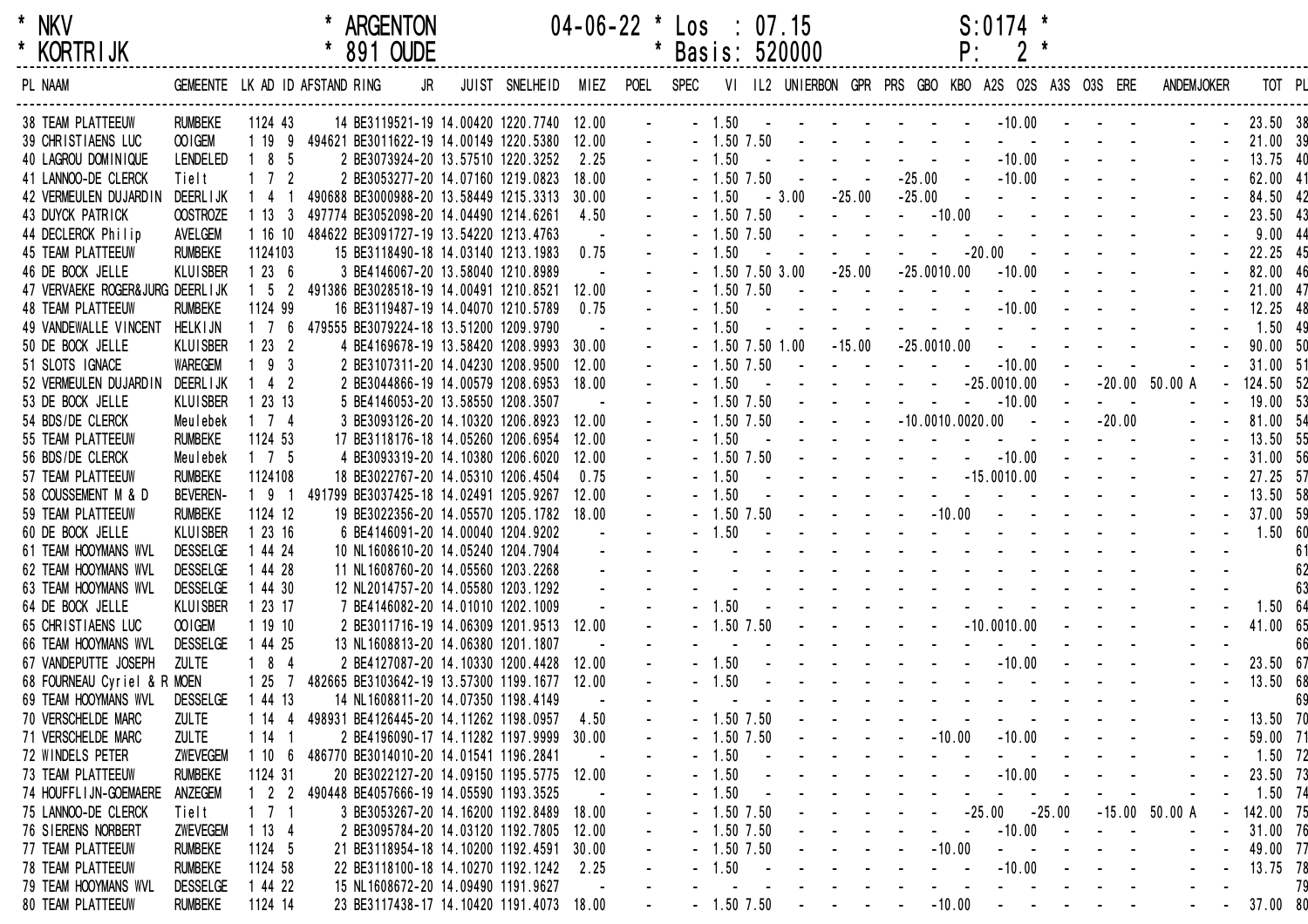| $\star$ | NKV             |  |
|---------|-----------------|--|
| *       | <b>KORTRIJK</b> |  |

| <b>KORTRIJK</b>                 |                   |                     |                                                     | 891 OUDE                                 |                |          |           | Basis: 520000 |                |  |                                                                                                                                                                                                                                | Ρ.       | 3                                 |          |          |                   |           |        |
|---------------------------------|-------------------|---------------------|-----------------------------------------------------|------------------------------------------|----------------|----------|-----------|---------------|----------------|--|--------------------------------------------------------------------------------------------------------------------------------------------------------------------------------------------------------------------------------|----------|-----------------------------------|----------|----------|-------------------|-----------|--------|
| PL NAAM                         |                   |                     | GEMEENTE LK AD ID AFSTAND RING                      | JR                                       | JUIST SNELHEID | MIEZ     | POEL SPEC |               |                |  | VI IL2 UNIERBON GPR PRS GBO KBO A2S O2S A3S O3S ERE                                                                                                                                                                            |          |                                   |          |          | <b>ANDEMJOKER</b> |           | TOT PL |
| 81 HOUFFLIJN-GOEMAERE ANZEGEM   |                   | $1 \quad 2 \quad 1$ |                                                     | 2 BE4036358-18 14.06460 1191.0823        |                |          |           | $-1.50$       |                |  |                                                                                                                                                                                                                                |          |                                   |          |          |                   | 1.50 81   |        |
| 82 TEAM PLATTEEUW               | <b>RUMBEKE</b>    | 1124 83             |                                                     | 24 BE3022291-20 14.10580 1190.6435       |                | 0.75     |           |               | 1.50           |  |                                                                                                                                                                                                                                |          | $-10.00$                          |          |          |                   | 12.25 82  |        |
| 83 DE SCHEEMAEKER F-D OOIGEM    |                   | 1183                | 494049 BE3024946-18 14.10020 1190.3839              |                                          |                | 2.25     |           |               | 1.50           |  |                                                                                                                                                                                                                                |          |                                   |          |          |                   | $3.75$ 83 |        |
| 84 BOUCKAERT-DENEIR             | <b>OLSENE</b>     | $1 \quad 7 \quad 4$ |                                                     | 2 BE4076831-18 14.16220 1188.9692        |                | 12.00    |           |               | 1.50           |  |                                                                                                                                                                                                                                |          | $-10.00$                          |          |          |                   | 23.50 84  |        |
| <b>85 TEAM PLATTEEUW</b>        | <b>RUMBEKE</b>    | 1124 46             |                                                     | 25 BE3022161-20 14.12170 1186.8866       |                | 12.00    |           |               | 1.50           |  |                                                                                                                                                                                                                                |          |                                   |          |          |                   | 13.50 85  |        |
| 86 CHRISTIAENS LUC              | OO IGEM           | 1 19 12             |                                                     | 3 BE3011663-19 14.11569 1186.2885        |                | 12.00    |           |               | 1.50           |  |                                                                                                                                                                                                                                |          |                                   |          |          |                   | 13.50 86  |        |
| 87 FOURNEAU Cyriel & R MOEN     |                   | 1251                |                                                     | 2 BE3044965-19 14.02130 1185.2781        |                | $30.00*$ |           |               | 1.50 7.50      |  |                                                                                                                                                                                                                                | $-10.00$ | $-10.00$                          |          |          |                   | 59.00 87  |        |
| 88 FOURNEAU Cyriel & R MOEN     |                   | 1256                |                                                     | 3 BE3103655-19 14.02190 1184.9871        |                | 12.00    |           |               | 1.50           |  |                                                                                                                                                                                                                                |          |                                   |          |          |                   | 13.50 88  |        |
| 89 DE SCHEEMAEKER F-D OOIGEM    |                   | 1187                |                                                     | 2 BE3003735-19 14.11580 1184.8645        |                | 2.25     |           |               | 1.50           |  |                                                                                                                                                                                                                                |          |                                   |          |          |                   | 3.75 89   |        |
| 90 VANDENDRIESSCHE-BEN DEERLIJK |                   | 1177                | 490150 BE3128594-20 14.08562 1184.1183              |                                          |                |          |           |               | 1.50           |  |                                                                                                                                                                                                                                |          |                                   |          |          |                   | 1.50 90   |        |
| 91 TEAM PLATTEEUW               | <b>RUMBEKE</b>    | 1124105             |                                                     | 26 BE3118466-18 14.13170 1184.0491       |                | 0.75     |           |               | 1.50           |  |                                                                                                                                                                                                                                |          | $-10.00$                          |          |          |                   | 12.25 91  |        |
| 92 DE MEULEMEESTER JOH ZULTE    |                   | $193$               |                                                     | 2 BE4097723-19 14.14560 1183.9665        |                |          |           |               | 1.50           |  |                                                                                                                                                                                                                                |          | $-10.00$                          |          |          |                   | 11.50 92  |        |
| 93 RAVELINGIEN MARTIN TIEGEM    |                   | 1 36 14             | 489099 BE3132786-18 14.08180 1183.3995              |                                          |                |          |           |               |                |  |                                                                                                                                                                                                                                |          |                                   |          |          |                   |           | 93     |
| 94 DE MEULEMEESTER JOH ZULTE    |                   | 191                 |                                                     | 3 BE4077224-18 14.15180 1182.9336        |                | 18.00    |           |               | $-1.50$ $7.50$ |  |                                                                                                                                                                                                                                | $-6.00$  | $\sim 100$                        |          |          |                   | 33.00 94  |        |
| 95 VOET DOMINIQUE               | <b>KLUISBER</b>   | $143$               | 487412 BE4016762-17 14.07070 1182.7039              |                                          |                |          |           | $-1.50$       |                |  |                                                                                                                                                                                                                                |          |                                   |          |          |                   | 1.50 95   |        |
| 96 CHRISTIAENS LUC              | OOIGEM            | 1 19 14             |                                                     | 4 BE3011713-19 14.13219 1182.2715        |                |          |           |               | 1.50           |  |                                                                                                                                                                                                                                |          |                                   |          |          |                   | 1.50 96   |        |
| 97 CHRISTIAENS LUC              | OO IGEM           | 1 19 13             |                                                     | 5 BE3011696-19 14.13239 1182.1773        |                |          |           |               | 1.50           |  |                                                                                                                                                                                                                                | $-10.00$ |                                   |          |          |                   | 11.50 97  |        |
| 98 DE BOCK JELLE                | <b>KLUISBER</b>   | 1 23 15             |                                                     | 8 BE4146022-20 14.08020 1181.6794        |                |          |           |               | 1.50 7.50      |  |                                                                                                                                                                                                                                |          |                                   |          |          |                   | 9.0098    |        |
| 99 SIERENS NORBERT              | ZWEVEGEM          | 1132                |                                                     | 3 BE3071502-19 14.07100 1181.3013 30.00* |                |          |           |               | $1.50$ $7.50$  |  |                                                                                                                                                                                                                                | $-25.00$ |                                   |          |          | $-15.00$ 30.00 A  | 109.00 99 |        |
| 100 BOUCKAERT-DENEIR            | <b>OLSENE</b>     | $1 \quad 7 \quad 3$ |                                                     | 3 BE4126036-20 14.19160 1180.8422        |                | 12.00    |           |               | 1.50           |  |                                                                                                                                                                                                                                | $-10.00$ |                                   |          | $-15.00$ |                   | 38.50 100 |        |
| 101 VANHOUTEGHEM JOHAN          | <b>BEVEREN-</b>   | $1 \quad 4 \quad 3$ | 492257 BE3106972-20 14.11578 1180.5762              |                                          |                | 12.00    |           |               | $-1.50$ 7.50   |  |                                                                                                                                                                                                                                |          |                                   |          |          |                   | 21.00 101 |        |
| 102 TEAM PLATTEEUW              | <b>RUMBEKE</b>    | 1124113             |                                                     | 27 BE3022792-20 14.14480 1179.7713       |                |          |           |               | 1.50           |  |                                                                                                                                                                                                                                |          |                                   |          |          |                   | 1.50 102  |        |
| 103 FOURNEAU Cyriel & R MOEN    |                   | 1 25 14             |                                                     | 4 BE3103830-19 14.04340 1178.4773        |                |          |           |               | 1.50           |  |                                                                                                                                                                                                                                |          |                                   |          |          |                   | 1.50 103  |        |
| 104 VERHAEGHE IVAN              | <b>HARELBEK</b>   | 1131                | 490759 BE3014088-20 14.11309 1178.2505              |                                          |                |          |           |               |                |  |                                                                                                                                                                                                                                |          |                                   |          |          |                   |           | 104    |
| 105 DE BOCK JELLE               | <b>KLUISBER</b>   | 1234                |                                                     | 9 BE4169639-19 14.09150 1178.2088 30.00  |                |          |           |               | $-1.50$ 7.50   |  |                                                                                                                                                                                                                                |          | the company of the company of the |          | $-10.00$ |                   | 49.00 105 |        |
| 106 TEAM PLATTEEUW              | <b>RUMBEKE</b>    | 1124 17             |                                                     | 28 BE3128406-20 14.15220 1178.1810       |                | 18.00    |           |               | $-1.50$ 7.50   |  |                                                                                                                                                                                                                                |          |                                   |          |          |                   | 27.00 106 |        |
| 106 TEAM PLATTEEUW              | <b>RUMBEKE</b>    | 1124124             |                                                     | 29 BE3022584-20 14.15220 1178.1810       |                |          |           |               | 1.50           |  | the contract of the contract of the contract of the contract of the contract of the contract of the contract of the contract of the contract of the contract of the contract of the contract of the contract of the contract o |          |                                   |          |          |                   | 1.50 106  |        |
| 108 VSTEENHUYSE-VBRUAEN LAUWE   |                   | 1 26 17             | 481214 BE3063568-20 14.03309 1177.9592              |                                          |                |          |           |               | 1.50           |  | the contract of the contract of the contract of the contract of the contract of the contract of the contract of the contract of the contract of the contract of the contract of the contract of the contract of the contract o |          |                                   |          |          |                   | 1.50 108  |        |
| 109 CHRISTIAENS LUC             | OOIGEM            | 1191                |                                                     | 6 BE3011679-19 14.15029 1177.5335 30.00  |                |          |           |               | 1.50 7.50      |  | the contract of the contract of the contract of the contract of the contract of the contract of the contract of                                                                                                                |          |                                   |          |          |                   | 39.00 109 |        |
| 110 TEAM PLATTEEUW              | <b>RUMBEKE</b>    | 1124 64             |                                                     | 30 BE3022374-20 14.15380 1177.4340       |                | 2.25     |           |               | 1.50           |  | and the state of the state of the state of the                                                                                                                                                                                 |          |                                   |          |          |                   | 3.75 110  |        |
| 111 VSTEENHUYSE-VBRUAEN LAUWE   |                   | 1 26 25             |                                                     | 2 BE3063577-20 14.03459 1177.2388        |                |          |           |               | 1.50           |  |                                                                                                                                                                                                                                |          |                                   |          |          |                   | 1.50 111  |        |
| 112 CARDON EDDY                 | <b>DEERL I JK</b> | $191$               | 488376 BE3012040-20 14.09540 1177.0933              |                                          |                |          |           |               |                |  |                                                                                                                                                                                                                                |          |                                   |          |          |                   |           | 112    |
| 113 VSTEENHUYSE-VBRUAEN LAUWE   |                   | 12610               |                                                     | 3 BE3070026-18 14.03529 1176.9029        |                |          |           |               | 1.50           |  |                                                                                                                                                                                                                                |          |                                   |          |          |                   | 1.50 113  |        |
| 114 TEAM PLATTEEUW              | <b>RUMBEKE</b>    | 1124106             |                                                     | 31 BE3119717-19 14.16060 1176.1292       |                | 0.75     |           |               | 1.50           |  |                                                                                                                                                                                                                                | $-10.00$ |                                   |          |          |                   | 12.25 114 |        |
| 114 TEAM PLATTEEUW              | <b>RUMBEKE</b>    | 1124120             |                                                     | 32 BE3022026-20 14.16060 1176.1292       |                |          |           |               | 1.50           |  |                                                                                                                                                                                                                                |          |                                   |          |          |                   | 1.50 114  |        |
| 116 DUPONT ROLAND               | <b>LAUWE</b>      | $1 \quad 5 \quad 4$ | 482059 BE3017748-20 14.04590 1175.8015              |                                          |                | 12.00    |           |               | 1.50           |  |                                                                                                                                                                                                                                |          |                                   |          |          |                   | 13.50 116 |        |
| 117 TEAM PLATTEEUW              | <b>RUMBEKE</b>    | 1124 82             |                                                     | 33 BE3118545-18 14.16290 1175.0595       |                | 0.75     |           |               | 1.50           |  |                                                                                                                                                                                                                                |          |                                   |          |          |                   | 2.25 117  |        |
| 118 TEAM HOOYMANS WVL           | <b>DESSELGE</b>   | 1 44 17             |                                                     | 16 NL1608765-20 14.15490 1174.9677       |                |          |           |               |                |  |                                                                                                                                                                                                                                |          |                                   |          |          |                   |           | 118    |
| 119 TEAM PLATTEEUW              | <b>RUMBEKE</b>    | 1124 13             |                                                     | 34 BE3119367-19 14.16310 1174.9666       |                | 18.00    |           |               | $-1.50$ 7.50   |  |                                                                                                                                                                                                                                | $-10.00$ |                                   | $-15.00$ | $-15.00$ |                   | 67.00 119 |        |
| 120 DE MEULEMEESTER JOH ZULTE   |                   | $194$               |                                                     | 4 BE4126221-20 14.18110 1174.8738        |                |          |           |               | 1.50           |  |                                                                                                                                                                                                                                | $-10.00$ |                                   |          |          |                   | 11.50 120 |        |
| 121 VERSCHELDE MARC             | <b>ZULTE</b>      | 1145                |                                                     | 3 BE4126446-20 14.19412 1174.8214        |                | 4.50     |           |               | 1.50           |  |                                                                                                                                                                                                                                |          |                                   |          |          |                   | 6.00 121  |        |
| 122 TEAM PLATTEEUW              | <b>RUMBEKE</b>    | 1124 23             |                                                     | 35 BE3119133-19 14.16350 1174.7808       |                | 12.00    |           |               | 1.50           |  |                                                                                                                                                                                                                                |          |                                   |          |          |                   | 13.50 122 |        |
| 123 HUYGENS Ingrid              | AVELGEM           |                     | 1 7 2 483403 BE3011160-20 14.06390 1174.3058 26.00* |                                          |                |          |           |               | $-1.50$ 7.50   |  |                                                                                                                                                                                                                                |          |                                   |          |          |                   | 35.00 123 |        |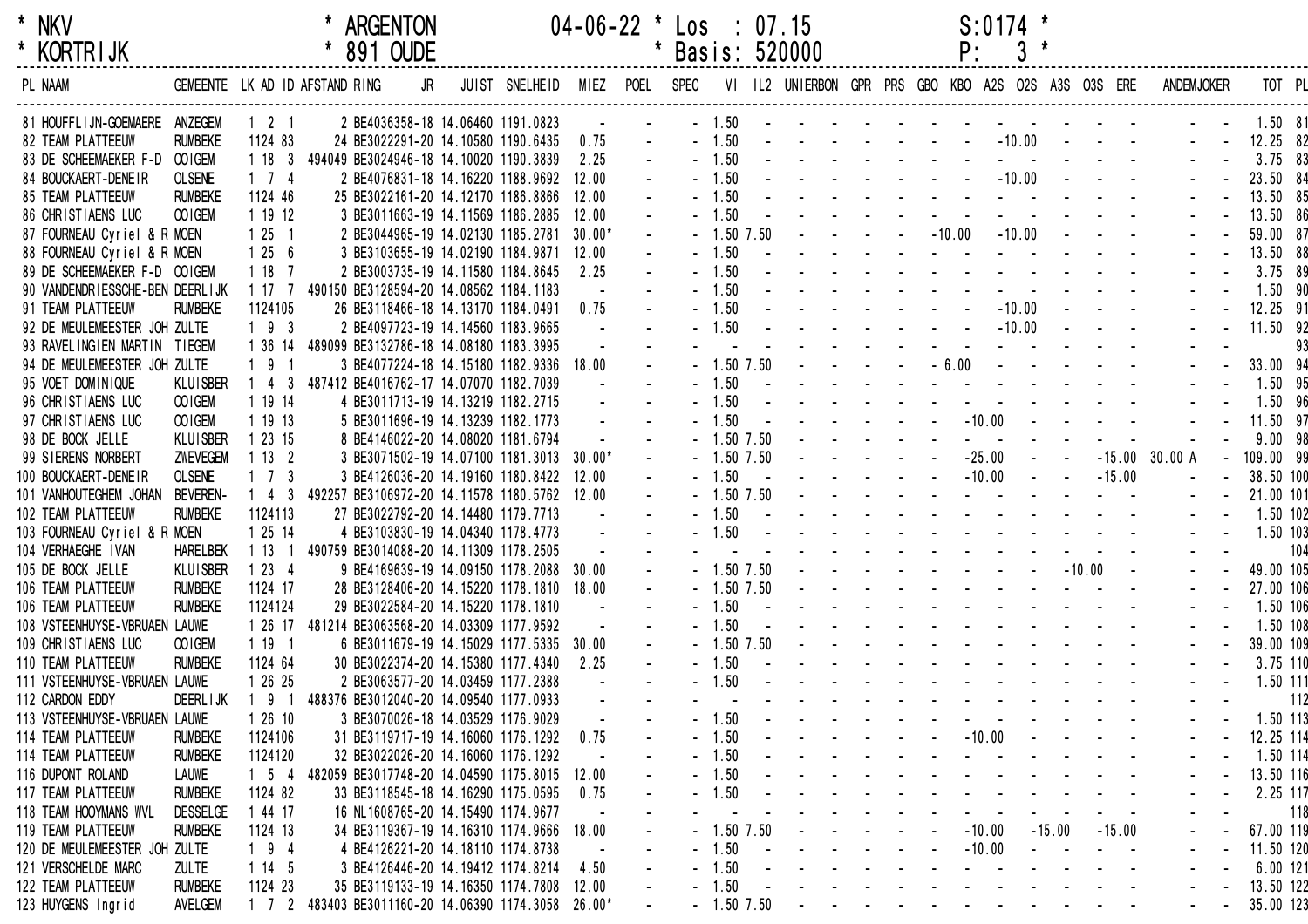| $\star$ | NKV        |  |
|---------|------------|--|
| $\star$ | KORTR I JK |  |

| <b>KORTRIJK</b>                  |                 |                     | 891 OUDE                                       |    |                |        |           |                | Basis: 520000                                       |                                                                                                                                                                                                                                |  | ۲:                               |  |          |            |                       |
|----------------------------------|-----------------|---------------------|------------------------------------------------|----|----------------|--------|-----------|----------------|-----------------------------------------------------|--------------------------------------------------------------------------------------------------------------------------------------------------------------------------------------------------------------------------------|--|----------------------------------|--|----------|------------|-----------------------|
| PL NAAM                          |                 |                     | GEMEENTE LK AD ID AFSTAND RING                 | JR | JUIST SNELHEID | MIEZ   | POEL SPEC |                | VI IL2 UNIERBON GPR PRS GBO KBO A2S O2S A3S O3S ERE |                                                                                                                                                                                                                                |  |                                  |  |          | ANDEMJOKER | TOT PL                |
|                                  |                 |                     |                                                |    |                |        |           |                |                                                     |                                                                                                                                                                                                                                |  |                                  |  |          |            |                       |
| 124 TEAM HOOYMANS WVL            | <b>DESSELGE</b> | 1 44 37             | 17 NL2014782-20 14.16250 1173.2948             |    |                |        |           |                |                                                     |                                                                                                                                                                                                                                |  |                                  |  |          |            | 124                   |
| 125 DUYCK PATRICK                | <b>OOSTROZE</b> | 1132                | 2 BE3052624-20 14.19200 1173.0731 18.00        |    |                |        |           | $-1.50$ 7.50   |                                                     | the contract of the contract of the contract of the contract of the contract of the contract of the contract of the contract of the contract of the contract of the contract of the contract of the contract of the contract o |  |                                  |  |          |            | 27.00 125             |
| 126 COTTENS JOHAN                | <b>ZULTE</b>    | 1 6 3               | 499913 BE4125407-20 14.21138 1172.8715         |    |                | 12.00  |           | $-1.50$        |                                                     | and a straightful contract and a straight                                                                                                                                                                                      |  |                                  |  |          |            | 13.50 126             |
| 127 VANCAENEGHEM LUC             | <b>HARELBEK</b> | 1102                | 488250 BE3002716-20 14.11279 1172.3674         |    |                | 4.50   |           | $-1.50$        |                                                     | <u>.</u>                                                                                                                                                                                                                       |  |                                  |  |          |            | 6.00 127              |
| 128 TEAM PLATTEEUW               | <b>RUMBEKE</b>  | 1124 78             | 36 BE3022641-20 14.17280 1172.3244             |    |                | 0.75   |           | $-1.50$        |                                                     |                                                                                                                                                                                                                                |  |                                  |  |          |            | 2.25 128              |
| 129 DEBELS SONJA                 | <b>RUISELED</b> |                     | 1 14 12 513168 BE3024163-20 14.33180 1170.8145 |    |                |        |           |                |                                                     |                                                                                                                                                                                                                                |  |                                  |  |          |            | 129                   |
| 130 DEJAGER PATRIEK              | <b>DEERLIJK</b> | 1118                | 487740 BE3012361-19 14.11351 1170.8055         |    |                |        |           | 1.50           |                                                     |                                                                                                                                                                                                                                |  |                                  |  |          |            | 1.50 130              |
| 131 DE BOCK JELLE                | KLUISBER        | 1 23 22             | 10 BE4049941-18 14.12020 1170.3453             |    |                |        |           | $-1.50$        |                                                     |                                                                                                                                                                                                                                |  |                                  |  |          |            | 1.50 131              |
| 132 VANDEMEULEBROUCKE F VICHTE   |                 | $1\quad 5\quad 2$   | 490320 BE3002826-20 14.14000 1170.2148         |    |                | 4.50   |           | $-1.50$ 7.50   |                                                     |                                                                                                                                                                                                                                |  |                                  |  |          |            | 13.50 132             |
| 133 TEAM PLATTEEUW               | <b>RUMBEKE</b>  | 1124 81             | 37 BE3022461-20 14.18370 1169.1419             |    |                | 0.75   |           | 1.50           |                                                     |                                                                                                                                                                                                                                |  | $-10.00$                         |  |          |            | 12.25 133             |
| 134 VERSCHELDE MARC              | <b>ZULTE</b>    | 1148                | 4 BE4097496-19 14.21472 1169.0407              |    |                | 4.50   |           | $-1.50$        |                                                     |                                                                                                                                                                                                                                |  |                                  |  |          |            | 6.00 134              |
| 135 DUPONT ROLAND                | <b>LAUWE</b>    | $1\quad 5\quad 3$   | 2 BE3005524-18 14.07220 1169.0057              |    |                | 12.00  |           | $-1.50$ $7.50$ |                                                     |                                                                                                                                                                                                                                |  | $-10.00$                         |  |          |            | 31.00 135             |
| 136 DEBELS SONJA                 | <b>RUISELED</b> | 1141                | 2 BE3053752-19 14.34200 1168.0607              |    |                |        |           | 1.50           |                                                     |                                                                                                                                                                                                                                |  |                                  |  |          |            | 1.50 136              |
| 137 FOURNEAU Cyriel & R MOEN     |                 | 1258                | 5 BE3079064-18 14.08400 1166.7969              |    |                | 7.50   |           | 1.50           |                                                     |                                                                                                                                                                                                                                |  | $-10.00$                         |  |          |            | 19.00 137             |
| 138 DEWAELE - DESEYN             | INGOO IGE       | $1 \quad 3 \quad 2$ | 489294 BE3082773-18 14.14210 1166.7915 18.00   |    |                |        |           | $-1.50$ $7.50$ |                                                     |                                                                                                                                                                                                                                |  |                                  |  |          |            | 27.00 138             |
| 139 TEAM HOOYMANS WVL            | <b>DESSELGE</b> | 1 44 5              | 18 NL2014774-20 14.19030 1166.0087             |    |                |        |           |                |                                                     |                                                                                                                                                                                                                                |  |                                  |  |          |            | 139                   |
| 140 COOLS RIK                    | <b>RUISELED</b> | $1 \quad 2 \quad 1$ | 510807 BE3106459-20 14.33200 1165.3392 18.00*  |    |                |        |           | $-1.50$ 7.50   |                                                     |                                                                                                                                                                                                                                |  |                                  |  |          |            | 27.00 140             |
| 141 MESSIAEN DE BRUYNE           | INGOOIGE        | 1116                | 490093 BE3011793-20 14.15450 1164.8081         |    |                |        |           | $-1.50$        |                                                     |                                                                                                                                                                                                                                |  |                                  |  |          |            | 1.50 141              |
| 142 DE WAELE-TOYE                | <b>HEESTERT</b> | 1 4 3               | 484246 BE3010816-20 14.10520 1164.4261         |    |                |        |           | $-1.50$        |                                                     |                                                                                                                                                                                                                                |  |                                  |  |          |            | 1.50 142              |
| 143 VERMEULEN DUJARDIN DEERLIJK  |                 | $1 \t4 \t3$         | 3 BE3042429-19 14.16389 1163.7376 18.00        |    |                |        |           | 1.50           |                                                     |                                                                                                                                                                                                                                |  |                                  |  |          |            | 19.50 143             |
| 144 VERMEERSCH-DEPRAETE ZWEVEGEM |                 | 6                   | 486794 BE3071277-19 14.13249 1163.4239 16.00*  |    |                |        |           | $-1.50$ 7.50   |                                                     |                                                                                                                                                                                                                                |  |                                  |  |          |            | 25.00 144             |
| 145 PUTMAN MATHIAS               | <b>ZWEVEGEM</b> | $193$               | 486457 BE3037576-18 14.13350 1162.1509         |    |                |        |           | 1.50           |                                                     |                                                                                                                                                                                                                                |  |                                  |  |          |            | 1.50 145              |
| 146 DE MEULEMEESTER JOH ZULTE    |                 | $192$               | 5 BE4126119-20 14.22500 1162.1044              |    |                |        |           | 1.50           |                                                     |                                                                                                                                                                                                                                |  | $-10.00$                         |  | $-15.00$ |            | 26.50 146             |
| 147 TEAM PLATTEEUW               | <b>RUMBEKE</b>  | 1124 7              | 38 BE3022369-20 14.21170 1161.8282 12.00*      |    |                |        |           | $-1.50$ $7.50$ |                                                     |                                                                                                                                                                                                                                |  | $-10.00$                         |  | $-15.00$ |            | 46.00 147             |
| 148 TEAM PLATTEEUW               | <b>RUMBEKE</b>  | 1124 11             | 39 BE3022030-20 14.21380 1160.8751             |    |                | 12.00* |           | $-1.50$ 7.50   |                                                     |                                                                                                                                                                                                                                |  | $-10.00$                         |  | $-15.00$ |            | 46.00 148             |
| 149 LANNOO-DE CLERCK             | Tielt           | $1 \quad 7 \quad 5$ | 4 BE3053282-20 14.28100 1160.2624              |    |                | 12.00  |           | $-1.50$ 7.50   |                                                     |                                                                                                                                                                                                                                |  |                                  |  |          |            | 21.00 149             |
| 150 TEAM PLATTEEUW               | <b>RUMBEKE</b>  | 1124 18             | 40 BE3119718-19 14.21550 1160.1046 12.00*      |    |                |        |           | $-1.502.50$    |                                                     |                                                                                                                                                                                                                                |  | $-10.00$                         |  |          |            | 26.00 150             |
| 151 TEAM HOOYMANS WVL            | <b>DESSELGE</b> | 1 44 29             | 19 NL1608777-20 14.21460 1158.5863             |    |                |        |           |                |                                                     |                                                                                                                                                                                                                                |  |                                  |  |          |            | 151                   |
| 152 VANHAVERBEKE JACQUE HARELBEK |                 | $1 \quad 3 \quad 1$ | 488022 BE3111098-19 14.16393 1157.3964         |    |                | 12.00  |           | $-1.50$        |                                                     |                                                                                                                                                                                                                                |  |                                  |  |          |            | 13.50 152             |
| 153 DE BOCK JELLE                | KLUISBER        | 1233                | 11 BE4146086-20 14.16480 1157.1195 12.00*      |    |                |        |           | $-1.50$        |                                                     |                                                                                                                                                                                                                                |  | $-10.00$                         |  | $-7.00$  |            | 30.50 153             |
| 154 DE BOCK JELLE                | KLUISBER        | 1 23 18             | 12 BE4146012-20 14.16540 1156.8452             |    |                |        |           | 1.50           |                                                     |                                                                                                                                                                                                                                |  |                                  |  |          |            | 1.50 154              |
| 155 FOURNEAU Cyriel & R MOEN     |                 | 1 25 19             | 6 BE3080429-20 14.12250 1156.3146              |    |                |        |           | 1.50           |                                                     |                                                                                                                                                                                                                                |  |                                  |  |          |            | 1.50 155              |
| 156 RAVELINGIEN MARTIN TIEGEM    |                 | 1 36 30             | 2 BE3140468-16 14.18010 1156.2169              |    |                |        |           |                |                                                     |                                                                                                                                                                                                                                |  |                                  |  |          |            | 156                   |
| 157 TEAM HOOYMANS WVL            | <b>DESSELGE</b> | 1 44 36             | 20 NL1608652-20 14.22550 1155.4726             |    |                |        |           |                |                                                     |                                                                                                                                                                                                                                |  |                                  |  |          |            | 157                   |
| 158 TEAM PLATTEEUW               | <b>RUMBEKE</b>  | 1124 73             | 41 BE3128389-20 14.23390 1155.4135             |    |                | 0.75   |           | 1.50           |                                                     |                                                                                                                                                                                                                                |  |                                  |  |          |            | 2.25 158              |
| 159 VERRIEST JAN                 | <b>HELKIJN</b>  | $1\quad5\quad1$     | 478146 BE3060405-18 14.09259 1153.7391         |    |                |        |           | 1.50           |                                                     |                                                                                                                                                                                                                                |  |                                  |  |          |            | 1.50 159              |
| 160 DE BOCK JELLE                | KLUISBER        | 1239                | 13 BE4016597-17 14.18320 1152.3839             |    |                |        |           | 1.50           |                                                     | المناصب والمناصب والمناصب والمناصر                                                                                                                                                                                             |  |                                  |  |          |            | 1.50 160              |
| 161 TEAM HOOYMANS WVL            | <b>DESSELGE</b> | 1 44 38             | 21 NL1608747-20 14.24260 1151.3918             |    |                |        |           |                |                                                     |                                                                                                                                                                                                                                |  | المنابذ المنابذ المنابذ المنابذة |  |          |            | 161                   |
| 162 DECLERCK Philip              | AVELGEM         | 1168                | 2 BE3091734-19 14.15580 1151.2123              |    |                |        |           | 1.50           |                                                     | and a state of the state of the                                                                                                                                                                                                |  |                                  |  |          |            | 1.50 162              |
| 163 FOLLET - VANDAELE            | <b>BEVEREN</b>  | 1122                | 492172 BE3013897-20 14.22330 1151.1449         |    |                |        |           | 1.50           |                                                     | المنابذ المنابذ المنابذ المنابذ المنابذ                                                                                                                                                                                        |  |                                  |  |          |            |                       |
| 164 MAES ANTHONY                 | <b>WAREGEM</b>  | 162                 | 2 BE3010380-20 14.24030 1151.1083 12.00*       |    |                |        |           | 1.50           |                                                     |                                                                                                                                                                                                                                |  |                                  |  |          |            | 1.50 163              |
| 165 VAN DORPE LUC                | INGOOIGE        | 1 17 15             | 2 BE3001515-20 14.20292 1151.0161              |    |                |        |           | 1.50           |                                                     |                                                                                                                                                                                                                                |  |                                  |  |          |            | 13.50 164<br>1.50 165 |
|                                  |                 |                     |                                                |    |                |        |           |                |                                                     |                                                                                                                                                                                                                                |  |                                  |  |          |            |                       |
| 166 VSTEENHUYSE-VBRUAEN LAUWE    |                 | 1264                | 4 BE3070121-18 14.13049 1151.0048              |    |                |        |           | $-1.50$        |                                                     |                                                                                                                                                                                                                                |  |                                  |  |          |            | 1.50 166              |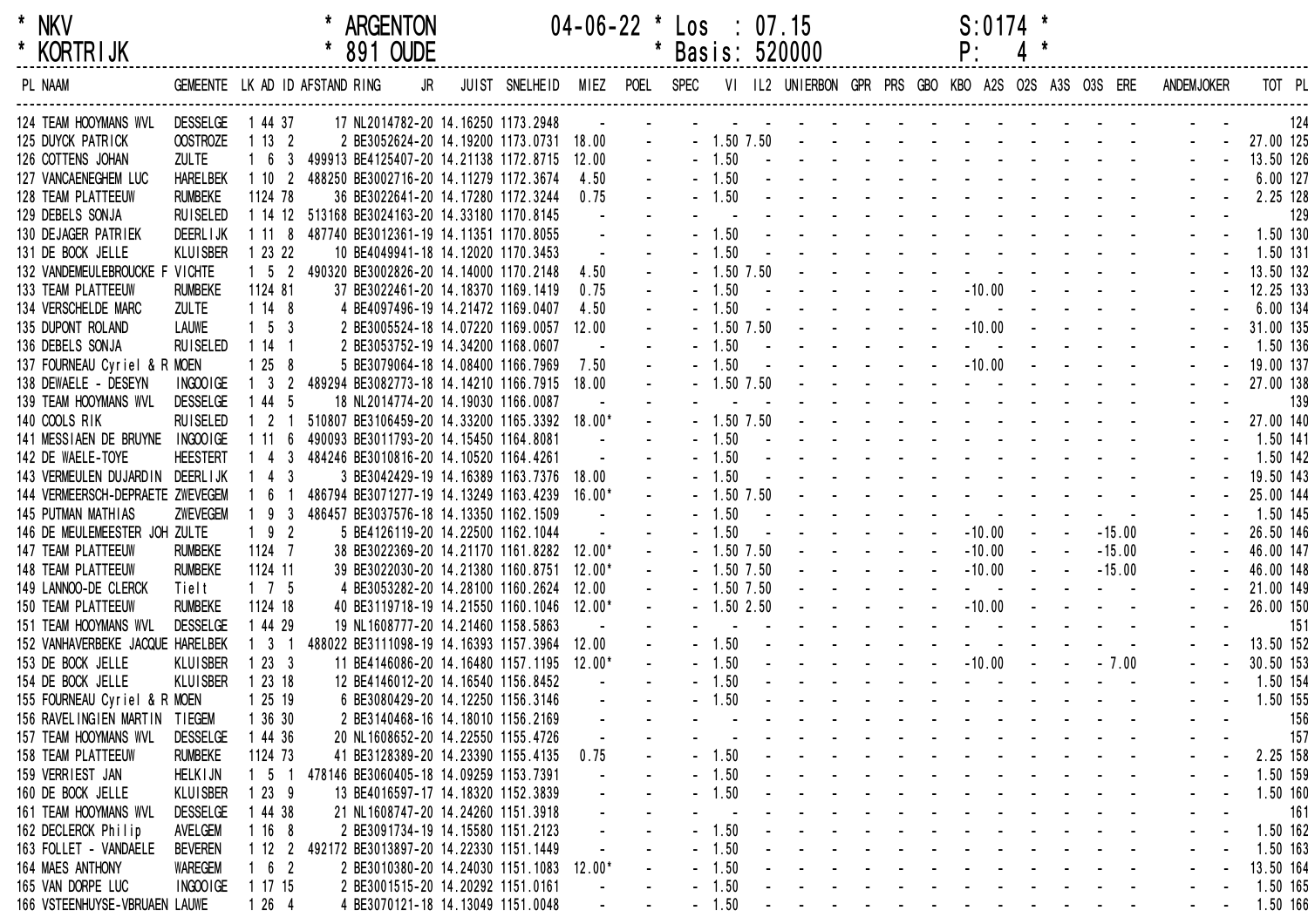| * | <b>NKV</b>      |
|---|-----------------|
|   | <b>KORTRIJK</b> |

| <b>KORIRIJK</b>                         |                   |                     | 891 OUDE                                     |    |                |          |      | Basis: 520000 |      |  |  | Ρ.                                                  | $\mathfrak{c}$ |          |  |                   |           |
|-----------------------------------------|-------------------|---------------------|----------------------------------------------|----|----------------|----------|------|---------------|------|--|--|-----------------------------------------------------|----------------|----------|--|-------------------|-----------|
| PL NAAM                                 |                   |                     | GEMEENTE LK AD ID AFSTAND RING               | JR | JUIST SNELHEID | MIEZ     | POEL | <b>SPEC</b>   |      |  |  | VI IL2 UNIERBON GPR PRS GBO KBO A2S O2S A3S O3S ERE |                |          |  | <b>ANDEMJOKER</b> | TOT PL    |
| 167 VANDENDRIESSCHE-BEN DEERLIJK 1 17 9 |                   |                     | 2 BE3128573-20 14.20561 1150.7624            |    |                |          |      | $-1.50$       |      |  |  |                                                     |                |          |  |                   | 1.50 167  |
| 168 MESSIAEN DE BRUYNE INGOOIGE         |                   | 1112                | 2 BE3120604-20 14.21030 1150.3180            |    |                |          |      |               | 1.50 |  |  |                                                     |                |          |  |                   | 1.50 168  |
| 169 BOUCKAERT-DENEIR                    | <b>OLSENE</b>     | $1 \quad 7 \quad 6$ | 4 BE4196777-17 14.30320 1150.2954            |    |                |          |      |               | 1.50 |  |  |                                                     |                |          |  |                   | 1.50 169  |
| 170 TEAM PLATTEEUW                      | <b>RUMBEKE</b>    | 1124 16             | 42 BE3118175-18 14.25390 1150.0476           |    |                | $12.00*$ |      |               | 1.50 |  |  | $-10.00$                                            |                | $-15.00$ |  |                   | 38.50 170 |
| 170 TEAM PLATTEEUW                      | <b>RUMBEKE</b>    | 1124 60             | 43 BE3022218-20 14.25390 1150.0476           |    |                | 2.25     |      |               | 1.50 |  |  |                                                     |                |          |  |                   | 3.75 170  |
| 172 SYNHAEVE JACQUES                    | <b>DESSELGE</b>   | 1 4 1               | 493824 BE3054874-17 14.24240 1150.0326       |    |                | $12.00*$ |      |               | 1.50 |  |  |                                                     |                |          |  |                   | 13.50 172 |
| 173 TEAM HOOYMANS WVL                   | <b>DESSELGE</b>   | 1 44 14             | 22 NL1608827-20 14.25150 1149.2063           |    |                |          |      |               |      |  |  |                                                     |                |          |  |                   | 173       |
| 174 VERSCHELDE MARC                     | <b>ZULTE</b>      | 1142                | 5 BE4076284-18 14.29132 1149.0281            |    |                | $12.00*$ |      |               | 1.50 |  |  | $-10.00$                                            |                |          |  |                   | 23.50 174 |
| 175 MAQUET J & J                        | <b>BERCHEM</b>    | 161                 | 487355 BE3121217-20 14.19150 1148.7448       |    |                | $12.00*$ |      |               | 1.50 |  |  |                                                     |                |          |  |                   | 13.50 175 |
| 176 TEAM HOOYMANS WVL                   | <b>DESSELGE</b>   | 1 44 31             | 23 NL1608805-20 14.25430 1147.9612           |    |                |          |      |               |      |  |  |                                                     |                |          |  |                   | 176       |
| 177 CHRISTIAENS LUC                     | OOIGEM            | 1 19 16             | 7 BE3037087-18 14.25529 1147.9277            |    |                |          |      |               | 1.50 |  |  |                                                     |                |          |  |                   | 1.50 177  |
| 178 DE JONGHE- DESNIJDE BAVIKHOV        |                   | $1 4 2$             | 492158 BE3033566-18 14.23470 1147.8011 12.00 |    |                |          |      |               | 1.50 |  |  |                                                     |                |          |  |                   | 13.50 178 |
| 179 VERVAEKE ROGER& JURG DEERLIJK       |                   | $1\quad5\quad3$     | 2 BE3106327-20 14.23251 1146.9771 12.00      |    |                |          |      |               | 1.50 |  |  |                                                     |                |          |  |                   | 13.50 179 |
| 180 TEAM PLATTEEUW                      | <b>RUMBEKE</b>    | 1124116             | 44 BE3119111-19 14.27000 1146.4537           |    |                |          |      |               | 1.50 |  |  |                                                     |                |          |  |                   | 1.50 180  |
| 181 TEAM HOOYMANS WVL                   | <b>DESSELGE</b>   | 1 44 39             | 24 NL1608605-20 14.26300 1145.8772           |    |                |          |      |               |      |  |  |                                                     |                |          |  |                   | 181       |
| 182 TEAM PLATTEEUW                      | <b>RUMBEKE</b>    | 1124 6              | 45 BE3119493-19 14.27170 1145.7023           |    |                | $12.00*$ |      |               | 1.50 |  |  | $-10.00$                                            |                | $-15.00$ |  |                   | 38.50 182 |
| 183 VANDENDRIESSCHE-BEN DEERLIJK        |                   | 1174                | 3 BE3117190-20 14.22552 1145.4244            |    |                |          |      |               | 1.50 |  |  |                                                     |                |          |  |                   | 1.50 183  |
| 184 TEAM PLATTEEUW                      | <b>RUMBEKE</b>    | 1124 39             | 46 BE3118924-18 14.27250 1145.3490           |    |                | 12.00    |      |               | 1.50 |  |  |                                                     |                |          |  |                   | 13.50 184 |
| 185 DECLERCK Philip                     | AVELGEM           | 1 16 12             | 3 BE3103939-20 14.18200 1144.7764            |    |                |          |      |               | 1.50 |  |  |                                                     |                |          |  |                   | 1.50 185  |
| 186 TEAM PLATTEEUW                      | <b>RUMBEKE</b>    | 1124 47             | 47 BE3022430-20 14.27490 1144.2905           |    |                | 12.00    |      |               | 1.50 |  |  |                                                     |                |          |  |                   | 13.50 186 |
| 187 MAIHEU LIEVEN                       | <b>DEERL I JK</b> | $1\quad6\quad3$     | 491694 BE3041775-19 14.24459 1144.0997       |    |                | $10.50*$ |      |               | 1.50 |  |  |                                                     |                |          |  |                   | 12.00 187 |
| 188 DUYCK PATRICK                       | <b>OOSTROZE</b>   | 1 13 12             | 3 BE3052013-20 14.30290 1143.0380            |    |                |          |      |               | 1.50 |  |  |                                                     |                |          |  |                   | 1.50 188  |
| 189 TEAM PLATTEEUW                      | <b>RUMBEKE</b>    | 1124 44             | 48 BE3022252-20 14.28260 1142.6625           |    |                | $7.50*$  |      |               | 1.50 |  |  | $-10.00$                                            |                |          |  |                   | 19.00 189 |
| 190 LOMMENS CHRIST                      | <b>GULLEGEM</b>   | $1 \quad 2 \quad 1$ | 487217 BE3017935-20 14.21260 1142.5397       |    |                |          |      |               | 1.50 |  |  |                                                     |                |          |  |                   | 1.50 190  |
| 191 TEAM PLATTEEUW                      | <b>RUMBEKE</b>    | 1124 19             | 49 BE3022441-20 14.28350 1142.2672           |    |                | $4.50*$  |      |               | 1.50 |  |  |                                                     |                |          |  |                   | 6.00 191  |
| 192 TEAM PLATTEEUW                      | <b>RUMBEKE</b>    | 1124 63             | 50 BE3022014-20 14.28380 1142.1354           |    |                | 2.25     |      |               | 1.50 |  |  | $-10.00$                                            |                |          |  |                   | 13.75 192 |
| 193 DE BOCK JELLE                       | <b>KLUISBER</b>   | 12310               | 14 BE4052447-18 14.22290 1141.7357           |    |                |          |      |               | 1.50 |  |  |                                                     |                |          |  |                   | 1.50 193  |
| 194 DE WAELE-TOYE                       | <b>HEESTERT</b>   | 44                  | 2 003012440-19 14.19390 1140.3415            |    |                |          |      |               | 1.50 |  |  |                                                     |                |          |  |                   | 1.50 194  |
| 195 VANDEWALLE VINCENT                  | <b>HELKIJN</b>    | 1 7 1               | 2 BE3104424-20 14.15340 1140.2592            |    |                | $3.00*$  |      |               | 1.50 |  |  |                                                     |                |          |  |                   | 4.50 195  |
| 196 DE JONGHE- DESNIJDE BAVIKHOV        |                   | 4 1                 | 2 BE3037832-18 14.26540 1139.5184            |    |                | $2.25*$  |      |               | 1.50 |  |  |                                                     |                |          |  |                   | 3.75 196  |
| 197 VELGHE KOEN                         | <b>OOSTROZE</b>   | 1 21 1              | 496867 BE3116695-20 14.31110 1139.1242       |    |                |          |      |               |      |  |  |                                                     |                |          |  |                   | 197       |
| 198 LAGROU DOMINIQUE                    | <b>LENDELED</b>   | 186                 | 3 BE3032884-19 14.26390 1138.9042            |    |                | 2.25     |      |               | 1.50 |  |  | $-10.00$                                            |                |          |  |                   | 13.75 198 |
| 199 TEAM HOOYMANS WVL                   | <b>DESSELGE</b>   | 1 44 34             | 25 NL1608878-20 14.29140 1138.6643           |    |                |          |      |               |      |  |  |                                                     |                |          |  |                   | 199       |
| 200 De Ketele Marc                      | Bavikhov          | 2 1                 | 492599 BE3029457-20 14.27570 1137.7734       |    |                | $2.25*$  |      | $-1.50$       |      |  |  |                                                     |                |          |  |                   | 3.75 200  |
| 201 VERCAMBRE Gervais                   | ANZEGEM           | 184                 | 489808 BE3002844-20 14.25360 1137.5012       |    |                |          |      |               | 1.50 |  |  |                                                     |                |          |  |                   | 1.50 201  |
| 202 TEAM PLATTEEUW                      | <b>RUMBEKE</b>    | 1124 89             | 51 BE3119511-19 14.30250 1137.4576           |    |                | 0.75     |      |               | 1.50 |  |  |                                                     |                |          |  |                   | 2.25 202  |
| 203 VERMEULEN DUJARDIN DEERLIJK         |                   | $144$               | 4 BE3042403-19 14.26239 1137.4360            |    |                | $2.25*$  |      |               | 1.50 |  |  | $      10.00$ $   -$                                |                |          |  |                   | 13.75 203 |
| 204 VANEECKHOUTTE-DUJAR DEERLIJK        |                   | $4 \quad 3$         | 490715 BE3000100-20 14.26350 1137.0110       |    |                | $0.75*$  |      |               | 1.50 |  |  |                                                     |                |          |  |                   | 2.25 204  |
| 205 CHRISTIAENS LUC                     | OO IGEM           | 1197                | 8 BE3011579-20 14.30039 1136.8899            |    |                | $0.75*$  |      |               | 1.50 |  |  | المنابذ المنابذ المنابذ المنابذ المنابذ             |                |          |  |                   | 2.25 205  |
| 206 MESSIAEN DE BRUYNE                  | INGOOIGE          | 1115                | 3 BE3011777-20 14.26060 1136.8430            |    |                |          |      |               | 1.50 |  |  | المنابذ المنابذ المنابذ المنابذ المنابذ             |                |          |  |                   | 1.50 206  |
| 207 TEAM PLATTEEUW                      | <b>RUMBEKE</b>    | 1124101             | 52 BE3022307-20 14.31000 1135.9358           |    |                | 0.75     |      |               | 1.50 |  |  |                                                     |                |          |  |                   | 2.25 207  |
| 208 TEAM PLATTEEUW                      | <b>RUMBEKE</b>    | 1124 88             | 53 BE3022332-20 14.31350 1134.4180           |    |                |          |      |               | 1.50 |  |  |                                                     |                |          |  |                   | 1.50 208  |
| 209 TYTGAT LUC                          | OO IGEM           | $1 \quad 3 \quad 3$ | 494543 BE3055712-20 14.31013 1134.2166       |    |                |          |      | $-1.50$       |      |  |  |                                                     |                |          |  |                   | 1.50 209  |
|                                         |                   |                     |                                              |    |                |          |      |               |      |  |  |                                                     |                |          |  |                   |           |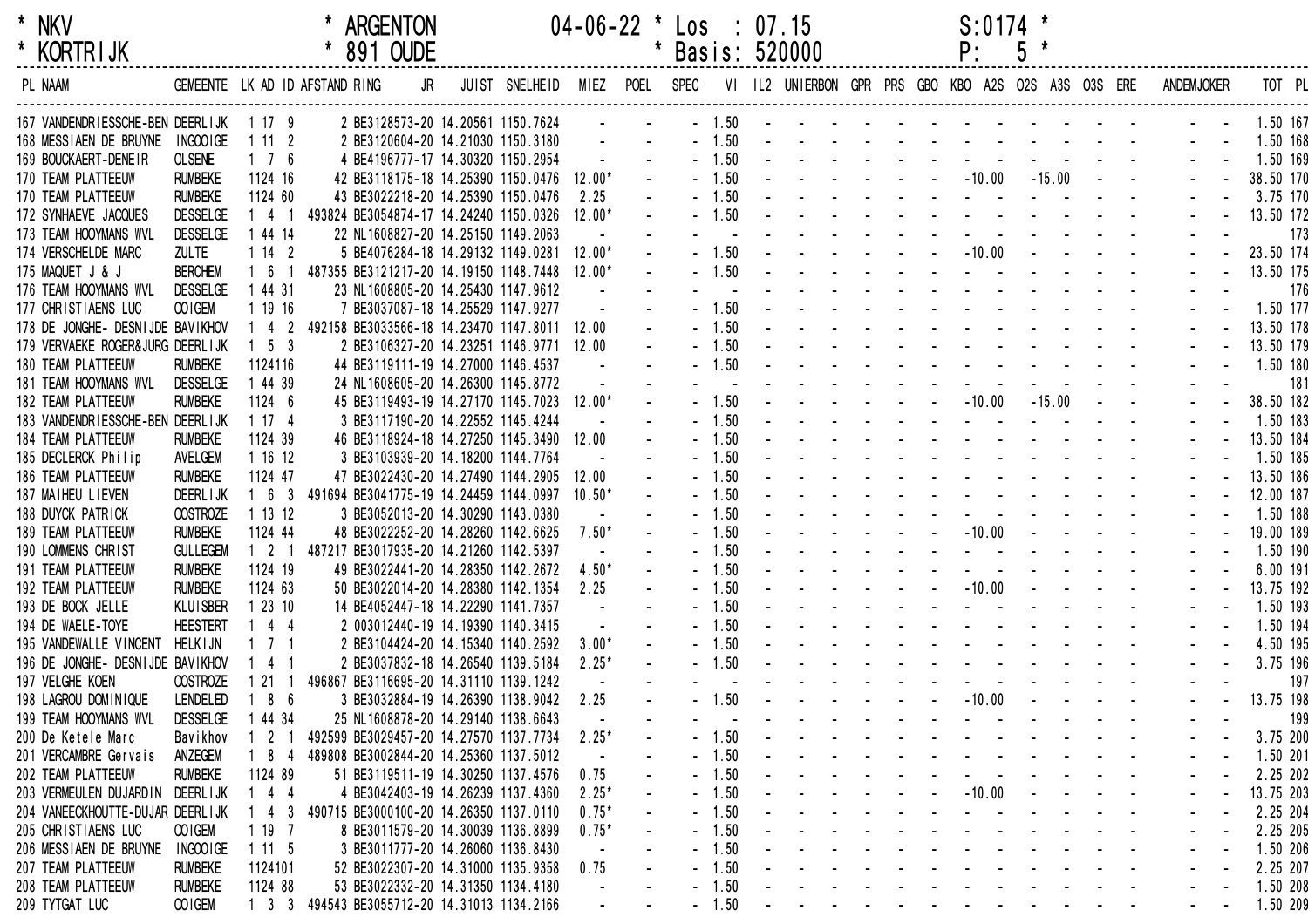| $\star$ | NKV             |  |
|---------|-----------------|--|
| *       | <b>KORTRIJK</b> |  |

| <b>KORIRIJK</b>                  |                 |                     |                                              | 891 OUDE |                                        |           | Basis: 520000 |      |  |                                                                                                                                                                                                                                                                                                                                                                                                                                                           | Ρ.                                                                                                                                                                                                                             | O            |            |               |                   |           |          |
|----------------------------------|-----------------|---------------------|----------------------------------------------|----------|----------------------------------------|-----------|---------------|------|--|-----------------------------------------------------------------------------------------------------------------------------------------------------------------------------------------------------------------------------------------------------------------------------------------------------------------------------------------------------------------------------------------------------------------------------------------------------------|--------------------------------------------------------------------------------------------------------------------------------------------------------------------------------------------------------------------------------|--------------|------------|---------------|-------------------|-----------|----------|
| PL NAAM                          |                 |                     | GEMEENTE LK AD ID AFSTAND RING               | JR       | JUIST SNELHEID                         | MIEZ POEL | SPEC          |      |  |                                                                                                                                                                                                                                                                                                                                                                                                                                                           | VI IL2 UNIERBON GPR PRS GBO KBO A2S O2S A3S O3S ERE                                                                                                                                                                            |              |            |               | <b>ANDEMJOKER</b> |           | TOT PL   |
| 210 SIERENS NORBERT              | ZWEVEGEM 1 13 3 |                     |                                              |          | 4 BE3095810-20 14.24340 1133.4515      |           | $-1.50$       |      |  |                                                                                                                                                                                                                                                                                                                                                                                                                                                           | $      10.00$                                                                                                                                                                                                                  | $-15.00 - -$ |            |               |                   | 26.50 210 |          |
| 211 CC BENOIT                    | KORTRIJK        |                     | 1 7 2 485321 BE3095842-20 14.23120 1133.3979 |          |                                        |           | $-1.50$       |      |  |                                                                                                                                                                                                                                                                                                                                                                                                                                                           | and a series of the series of the                                                                                                                                                                                              |              |            |               |                   | 1.50 211  |          |
| 212 VERMEERSCH-DEPRAETE ZWEVEGEM |                 | 6 3                 |                                              |          | 2 BE3106512-20 14.24309 1133.3574      |           | $-1.50$       |      |  |                                                                                                                                                                                                                                                                                                                                                                                                                                                           | the contract of the contract of the                                                                                                                                                                                            |              |            |               |                   | 1.50 212  |          |
| 213 TEAM HOOYMANS WVL            | <b>DESSELGE</b> | 1 44 12             |                                              |          | 26 NL1608731-20 14.31230 1133.0543     |           |               |      |  |                                                                                                                                                                                                                                                                                                                                                                                                                                                           | and a state of the state of the state                                                                                                                                                                                          |              |            |               |                   |           | 213      |
| 214 VANDEPUTTE JOSEPH            | <b>ZULTE</b>    | $187$               |                                              |          | 3 BE3125971-17 14.35160 1133.0497      |           | $-1.50$       |      |  |                                                                                                                                                                                                                                                                                                                                                                                                                                                           | the contract of the contract of the contract of                                                                                                                                                                                |              |            |               |                   | 1.50 214  |          |
| 215 BOVYN ODO & FILIP            | <b>VICHTE</b>   | $144$               |                                              |          | 489464 BE3042026-19 14.27190 1132.1886 |           | $-1.50$       |      |  |                                                                                                                                                                                                                                                                                                                                                                                                                                                           | design and a state of the state of the                                                                                                                                                                                         |              |            |               |                   | 1.50 215  |          |
| 216 DE BOCK JELLE                | <b>KLUISBER</b> | 12311               |                                              |          | 15 BE4052506-18 14.26070 1132.1135     |           | $-1.50$       |      |  |                                                                                                                                                                                                                                                                                                                                                                                                                                                           |                                                                                                                                                                                                                                |              |            |               |                   | 1.50 216  |          |
| 217 CHRISTIAENS LUC              | OOIGEM          | 1 19 11             |                                              |          | 9 BE3011711-19 14.32029 1131.7307      |           | $-1.50$       |      |  |                                                                                                                                                                                                                                                                                                                                                                                                                                                           | $   -10.00$                                                                                                                                                                                                                    |              |            |               |                   | 11.50 217 |          |
| 218 CHRISTIAENS LUC              | OOIGEM          | 1193                |                                              |          | 10 BE3011575-20 14.32049 1131.6444     |           | $-1.50$       |      |  |                                                                                                                                                                                                                                                                                                                                                                                                                                                           | $\Delta \phi = 0.01$                                                                                                                                                                                                           |              |            |               |                   | 1.50 218  |          |
| 219 TEAM PLATTEEUW               | <b>RUMBEKE</b>  | 1124 75             |                                              |          | 54 BE3022201-20 14.32440 1131.4377     |           | $-1.50$       |      |  |                                                                                                                                                                                                                                                                                                                                                                                                                                                           |                                                                                                                                                                                                                                |              |            |               |                   | 1.50 219  |          |
| 220 BOUCKAERT-DENEIR             | <b>OLSENE</b>   | $1 \quad 7 \quad 5$ |                                              |          | 5 BE4196757-17 14.37490 1131.3757      |           | $-1.50$       |      |  | $\mathcal{L}^{\mathcal{L}}(\mathcal{L}^{\mathcal{L}}(\mathcal{L}^{\mathcal{L}}(\mathcal{L}^{\mathcal{L}}(\mathcal{L}^{\mathcal{L}}(\mathcal{L}^{\mathcal{L}}(\mathcal{L}^{\mathcal{L}}(\mathcal{L}^{\mathcal{L}}(\mathcal{L}^{\mathcal{L}}(\mathcal{L}^{\mathcal{L}}(\mathcal{L}^{\mathcal{L}}(\mathcal{L}^{\mathcal{L}}(\mathcal{L}^{\mathcal{L}}(\mathcal{L}^{\mathcal{L}}(\mathcal{L}^{\mathcal{L}}(\mathcal{L}^{\mathcal{L}}(\mathcal{L}^{\mathcal{L$ | $-10.00$                                                                                                                                                                                                                       | $-15.00$     | $\sim 100$ | $\sim$ $\sim$ |                   | 26.50 220 |          |
| 221 VLIEGHE-OPSOMER              | <b>HEESTERT</b> | 4 1                 |                                              |          | 483882 BE3104500-20 14.23101 1130.1209 |           | $-1.50$       |      |  |                                                                                                                                                                                                                                                                                                                                                                                                                                                           | and the state of the                                                                                                                                                                                                           |              |            |               |                   | 1.50 221  |          |
| 222 VERCAMBRE Gervais            | ANZEGEM         | 88                  |                                              |          | 2 BE3002501-20 14.28290 1129.9350      |           | $-1.50$       |      |  |                                                                                                                                                                                                                                                                                                                                                                                                                                                           | and a strain and a strain and a                                                                                                                                                                                                |              |            |               |                   | 1.50 222  |          |
| 223 MAQUET J & J                 | <b>BERCHEM</b>  | 6 6                 |                                              |          | 2 BE4168986-19 14.26550 1128.3542      |           | $-1.50$       |      |  |                                                                                                                                                                                                                                                                                                                                                                                                                                                           | and a straight and a straight and                                                                                                                                                                                              |              |            |               |                   | 1.50 223  |          |
| 224 VANDEWALLE VINCENT           | <b>HELKIJN</b>  | $1 \quad 7 \quad 5$ |                                              |          | 3 BE3104416-20 14.20040 1128.1877      |           | $-1.50$       |      |  |                                                                                                                                                                                                                                                                                                                                                                                                                                                           | $-10.00$                                                                                                                                                                                                                       |              |            |               |                   | 11.50 224 |          |
| 225 LAGROU DOMINIQUE             | <b>LENDELED</b> | $182$               |                                              |          | 4 BE3032957-19 14.30490 1128.0156      |           | $-1.50$       |      |  |                                                                                                                                                                                                                                                                                                                                                                                                                                                           | $-10.00$                                                                                                                                                                                                                       |              |            |               |                   | 11.50 225 |          |
| 226 TEAM PLATTEEUW               | <b>RUMBEKE</b>  | 1124 70             |                                              |          | 55 BE3022123-20 14.34140 1127.5738     |           | $-1.50$       |      |  |                                                                                                                                                                                                                                                                                                                                                                                                                                                           | <b>Contract Contract</b>                                                                                                                                                                                                       |              |            |               |                   | 1.50 226  |          |
| 227 DE SCHEEMAEKER F-D OOIGEM    |                 | 11810               |                                              |          | 3 BE3024917-18 14.33180 1127.1937      |           | $-1.50$       |      |  |                                                                                                                                                                                                                                                                                                                                                                                                                                                           | <b>Contract Contract</b>                                                                                                                                                                                                       |              |            |               |                   | 1.50 227  |          |
| 228 MAES ANTHONY                 | <b>WAREGEM</b>  | $1\quad 6\quad 3$   |                                              |          | 3 BE3010293-20 14.33180 1126.8150      |           | $-1.50$       |      |  |                                                                                                                                                                                                                                                                                                                                                                                                                                                           | $   -10.00$                                                                                                                                                                                                                    |              |            |               |                   | 11.50 228 |          |
| 229 DEJAGER PATRIEK              | <b>DEERLIJK</b> | 1113                |                                              |          | 2 BE3037660-18 14.27541 1126.6762      |           | $-1.50$       |      |  |                                                                                                                                                                                                                                                                                                                                                                                                                                                           | and the state of the state                                                                                                                                                                                                     |              |            |               |                   | 1.50 229  |          |
| 230 CARDON EDDY                  | <b>DEERLIJK</b> | 9 5                 |                                              |          | 2 BE3074623-16 14.28330 1126.4583      |           |               |      |  |                                                                                                                                                                                                                                                                                                                                                                                                                                                           |                                                                                                                                                                                                                                |              |            |               |                   |           | 230      |
| 231 TEAM HOOYMANS WVL            | <b>DESSELGE</b> | 44 6                |                                              |          | 27 NL2014777-20 14.33590 1126.3434     |           |               |      |  |                                                                                                                                                                                                                                                                                                                                                                                                                                                           | and the second contract of the second contract of the second contract of the second contract of the second contract of the second contract of the second contract of the second contract of the second contract of the second  |              |            |               |                   |           | 231      |
| 232 GOETHALS Carl                | ZWEVEGEM        | 5 <sub>3</sub>      |                                              |          | 486794 BE3044096-19 14.27390 1125.1450 |           | $-1.50$       |      |  |                                                                                                                                                                                                                                                                                                                                                                                                                                                           | the contract of the contract of the                                                                                                                                                                                            |              |            |               |                   | 1.50 232  |          |
| 233 CARDON EDDY                  | <b>DEERLIJK</b> | 198                 |                                              |          | 3 BE3112161-17 14.29320 1123.9092      |           |               |      |  |                                                                                                                                                                                                                                                                                                                                                                                                                                                           | the contract of the contract of the con-                                                                                                                                                                                       |              |            |               |                   |           | 233      |
| 234 VANDEWALLE VINCENT           | <b>HELKIJN</b>  | $1 \quad 7 \quad 3$ |                                              |          | 4 BE3104406-20 14.21420 1123.8692      |           | $-1.50$       |      |  |                                                                                                                                                                                                                                                                                                                                                                                                                                                           | design and a state of the state of the                                                                                                                                                                                         |              |            |               |                   | 1.50 234  |          |
| 235 HUYGENS Ingrid               | AVELGEM         | $1 \quad 7 \quad 4$ |                                              |          | 2 BE3011111-20 14.25170 1123.4528      |           | $-1.50$       |      |  |                                                                                                                                                                                                                                                                                                                                                                                                                                                           | the contract of the contract of the contract of the contract of the contract of the contract of the contract of the contract of the contract of the contract of the contract of the contract of the contract of the contract o |              |            |               |                   | 1.50 235  |          |
| 236 TEAM PLATTEEUW               | <b>RUMBEKE</b>  | 1124 50             |                                              |          | 56 BE3119067-19 14.36020 1122.9718     |           | $-1.50$       |      |  |                                                                                                                                                                                                                                                                                                                                                                                                                                                           | and a series of the series of the series                                                                                                                                                                                       |              |            |               |                   | 1.50 236  |          |
| 237 TEAM PLATTEEUW               | <b>RUMBEKE</b>  | 1124 21             |                                              |          | 57 BE3119329-19 14.36060 1122.8021     |           | $-1.50$       |      |  |                                                                                                                                                                                                                                                                                                                                                                                                                                                           | and a series of the series of the series                                                                                                                                                                                       |              |            |               |                   | 1.50 237  |          |
| 238 DE BOCK JELLE                | <b>KLUISBER</b> | 1 23 21             |                                              |          | 16 BE4207551-19 14.29430 1122.7382     |           | $-1.50$       |      |  |                                                                                                                                                                                                                                                                                                                                                                                                                                                           |                                                                                                                                                                                                                                |              |            |               |                   | 1.50 238  |          |
| 239 TEAM PLATTEEUW               | <b>RUMBEKE</b>  | 1124 20             |                                              |          | 58 BE3118163-18 14.36090 1122.6748     |           | $-1.50$       |      |  |                                                                                                                                                                                                                                                                                                                                                                                                                                                           | $   -10.00$                                                                                                                                                                                                                    | $-7.50$      | $\sim 100$ | $\sim$        |                   | 19.00 239 |          |
| 240 MESSIAEN DE BRUYNE           | INGOOIGE        | 1118                |                                              |          | 4 BE3011791-20 14.31340 1122.6075      |           | $-1.50$       |      |  |                                                                                                                                                                                                                                                                                                                                                                                                                                                           | and a straight and a straight                                                                                                                                                                                                  |              |            |               |                   | 1.50 240  |          |
| 241 VANDENBOGAERDE KEVI MARKE    |                 | $1\quad5\quad3$     |                                              |          | 482121 BE3113963-20 14.24370 1122.2120 |           | $-1.50$       |      |  |                                                                                                                                                                                                                                                                                                                                                                                                                                                           | and a strain and a strain and a                                                                                                                                                                                                |              |            |               |                   | 1.50 241  |          |
| 242 TEAM PLATTEEUW               | <b>RUMBEKE</b>  | 1124 85             |                                              |          | 59 BE3118953-18 14.36220 1122.1237     |           | $-1.50$       |      |  |                                                                                                                                                                                                                                                                                                                                                                                                                                                           | <u>.</u>                                                                                                                                                                                                                       |              |            |               |                   |           | 1.50 242 |
| 243 DEJAGER PATRIEK              | <b>DEERLIJK</b> | 1 11 10             |                                              |          | 3 BE3012552-20 14.29461 1121.8388      |           | $-1.50$       |      |  |                                                                                                                                                                                                                                                                                                                                                                                                                                                           |                                                                                                                                                                                                                                |              |            |               |                   | 1.50 243  |          |
| 244 CHRISTIAENS LUC              | OO IGEM         | 1196                |                                              |          | 11 BE3011609-19 14.36039 1121.4243     |           | $-1.50$       |      |  |                                                                                                                                                                                                                                                                                                                                                                                                                                                           |                                                                                                                                                                                                                                |              |            |               |                   | 1.50 244  |          |
| 245 VAN DORPE LUC                | INGOOIGE        | 1171                |                                              |          | 3 BE3082886-18 14.32000 1120.6911      |           | $-1.50$       |      |  |                                                                                                                                                                                                                                                                                                                                                                                                                                                           |                                                                                                                                                                                                                                |              |            |               |                   | 1.50 245  |          |
| 246 TEAM PLATTEEUW               | <b>RUMBEKE</b>  | 1124112             |                                              |          | 60 BE3022496-20 14.37000 1120.5158     |           | $-1.50$       |      |  |                                                                                                                                                                                                                                                                                                                                                                                                                                                           | and a series of the contract of the                                                                                                                                                                                            |              |            |               |                   | 1.50 246  |          |
| 247 REYNAERT WIM                 | <b>VICHTE</b>   | $1 \quad 3 \quad 3$ |                                              |          | 489744 BE3043198-19 14.32181 1119.9226 |           | $-1.50$       |      |  |                                                                                                                                                                                                                                                                                                                                                                                                                                                           | والمناول والمناول والمناول والمناول                                                                                                                                                                                            |              |            |               |                   | 1.50 247  |          |
| 248 SIERENS NORBERT              | ZWEVEGEM        | 11313               |                                              |          | 5 BE3095848-20 14.29520 1119.6374      |           | $-1.50$       |      |  |                                                                                                                                                                                                                                                                                                                                                                                                                                                           | and the company of the second company                                                                                                                                                                                          |              |            |               |                   | 1.50 248  |          |
| 249 CHRISTIAENS LUC              | OOIGEM          | 1 19 19             |                                              |          | 12 BE3011671-19 14.36469 1119.6051     |           | $-1.50$       |      |  |                                                                                                                                                                                                                                                                                                                                                                                                                                                           | design and a state of the state                                                                                                                                                                                                |              |            |               |                   | 1.50 249  |          |
| 250 DEWAELE - DESEYN             | INGOOIGE        | $3 \quad 1$         |                                              |          | 2 BE3080819-18 14.32030 1119.5378      |           |               | 1.50 |  |                                                                                                                                                                                                                                                                                                                                                                                                                                                           | $     10.00$ $   -$                                                                                                                                                                                                            |              |            |               |                   | 11.50 250 |          |
| 251 CC BENOIT                    | <b>KORTRIJK</b> | 7 3                 |                                              |          | 2 BE3013791-20 14.28320 1119.4549      |           |               | 1.50 |  |                                                                                                                                                                                                                                                                                                                                                                                                                                                           | $\sim$ $\sim$                                                                                                                                                                                                                  |              |            |               |                   | 1.50 251  |          |
| 252 GOETHALS Carl                | ZWEVEGEM        | $1\quad5\quad5$     |                                              |          | 2 BE3044009-19 14.30030 1118.9381      |           | $-1.50$       |      |  |                                                                                                                                                                                                                                                                                                                                                                                                                                                           | $\sim 100$                                                                                                                                                                                                                     |              |            |               |                   | 1.50 252  |          |
|                                  |                 |                     |                                              |          |                                        |           |               |      |  |                                                                                                                                                                                                                                                                                                                                                                                                                                                           |                                                                                                                                                                                                                                |              |            |               |                   |           |          |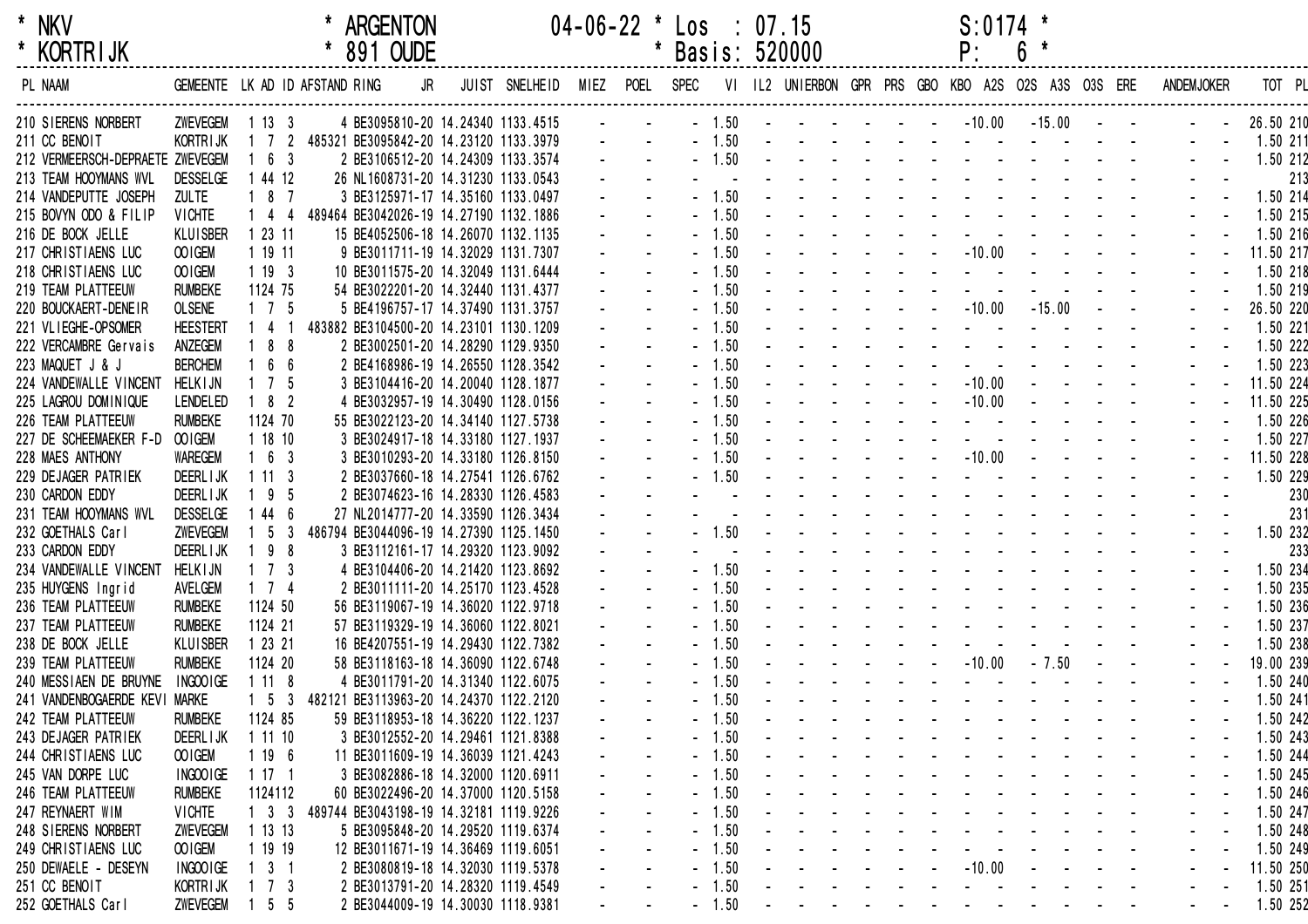| $\star$ | NKV             |  |
|---------|-----------------|--|
| $\star$ | <b>KORTRIJK</b> |  |

| <b>KORIRIJK</b>                  |                 |                                | 891 OUDE                                     |    |                |                |         | Basis: 520000                                                                                                   |                                                 |  | Ρ.                                                                                                              |  |         |                  |                                                                |           |     |
|----------------------------------|-----------------|--------------------------------|----------------------------------------------|----|----------------|----------------|---------|-----------------------------------------------------------------------------------------------------------------|-------------------------------------------------|--|-----------------------------------------------------------------------------------------------------------------|--|---------|------------------|----------------------------------------------------------------|-----------|-----|
| PL NAAM                          |                 | GEMEENTE LK AD ID AFSTAND RING |                                              | JR | JUIST SNELHEID | MIEZ POEL SPEC |         |                                                                                                                 |                                                 |  |                                                                                                                 |  |         |                  | VI IL2 UNIERBON GPR PRS GBO KBO A2S O2S A3S O3S ERE ANDEMJOKER | TOT PL    |     |
| 253 BOUTS JONAH                  | <b>TIEGEM</b>   |                                | 1 7 1 488110 BE3093740-18 14.31139 1118.9238 |    |                |                | $-1.50$ | and the second contract of the second second                                                                    |                                                 |  |                                                                                                                 |  |         |                  |                                                                | 1.50 253  |     |
| 254 TYTGAT LUC                   | OO IGEM         | $1 \quad 3 \quad 1$            | 2 BE3076480-19 14.37053 1118.6520            |    |                |                | $-1.50$ | design and a state of the state of the                                                                          |                                                 |  |                                                                                                                 |  |         |                  |                                                                | 1.50 254  |     |
| 255 TEAM PLATTEEUW               | <b>RUMBEKE</b>  | 1124 96                        | 61 BE3022560-20 14.38040 1117.8182           |    |                |                | $-1.50$ | and the contract of the contract of the                                                                         |                                                 |  |                                                                                                                 |  |         |                  |                                                                | 1.50 255  |     |
| 256 VALCKE MATHIJS               | <b>BAVIKHOV</b> |                                | 1 2 2 491665 BE3011793-19 14.34560 1117.5898 |    |                |                | $-1.50$ | and a series of the contract of the                                                                             |                                                 |  |                                                                                                                 |  |         |                  |                                                                | 1.50 256  |     |
| 257 TEAM PLATTEEUW               | <b>RUMBEKE</b>  | 1124119                        | 62 BE3118531-18 14.38100 1117.5660           |    |                |                | $-1.50$ |                                                                                                                 | the contract of the contract of the             |  |                                                                                                                 |  |         |                  |                                                                | 1.50 257  |     |
| 258 TEAM PLATTEEUW               | <b>RUMBEKE</b>  | 1124 79                        | 63 BE3022239-20 14.38130 1117.4399           |    |                |                | $-1.50$ |                                                                                                                 | the contract of the contract of the con-        |  |                                                                                                                 |  |         |                  |                                                                | 1.50 258  |     |
| 259 VANDENDRIESSCHE ROL ST.EL.VI |                 |                                | 1 4 4 496187 BE3107602-20 14.39050 1117.3286 |    |                |                | $-1.50$ |                                                                                                                 | the contract of the contract of the contract of |  |                                                                                                                 |  |         |                  |                                                                | 1.50 259  |     |
| 260 MAES ANTHONY                 | <b>WAREGEM</b>  | 166                            | 4 BE2069114-20 14.37030 1117.2560            |    |                |                | $-1.50$ |                                                                                                                 | the contract of the contract of the con-        |  |                                                                                                                 |  |         |                  |                                                                | 1.50 260  |     |
| 261 VERSCHELDE MARC              | <b>ZULTE</b>    | 1 14 14                        | 6 BE4101931-16 14.41362 1117.1681            |    |                |                | $-1.50$ |                                                                                                                 | the contract of the contract of the contract of |  |                                                                                                                 |  |         |                  |                                                                | 1.50 261  |     |
| 262 BDS/DE CLERCK                | Meulebek        | $1 \t1 \t1$                    | 5 BE3093117-20 14.43550 1117.1428            |    |                |                | $-1.50$ |                                                                                                                 | the contract of the contract of the contract of |  |                                                                                                                 |  |         |                  |                                                                | 1.50 262  |     |
| 263 GOETHALS Carl                | <b>ZWEVEGEM</b> | $1\quad 5\quad 2$              | 3 BE3044002-19 14.30450 1117.1406            |    |                |                | $-1.50$ |                                                                                                                 | the contract of the contract of the contract of |  |                                                                                                                 |  |         |                  |                                                                | 1.50 263  |     |
| 264 MAIHEU LIEVEN                | <b>DEERLIJK</b> | $1\quad 6\quad 5$              | 2 BE3041713-19 14.35119 1116.9829            |    |                |                | $-1.50$ |                                                                                                                 | the contract of the contract of the             |  |                                                                                                                 |  |         |                  |                                                                | 1.50 264  |     |
| 265 BDS/DE CLERCK                | Meulebek        | 7 6                            | 6 BE3093105-20 14.44070 1116.6453            |    |                |                | $-1.50$ |                                                                                                                 | $     10.00$ $   -$                             |  |                                                                                                                 |  |         |                  |                                                                | 11.50 265 |     |
| 266 FOURNEAU Cyriel & R MOEN     |                 | 1255                           | 7 BE3103846-19 14.27150 1116.6339            |    |                |                | $-1.50$ |                                                                                                                 | $    -10.00$ $-$                                |  |                                                                                                                 |  |         |                  |                                                                | 11.50 266 |     |
| 267 COUSSEMENT M & D             | <b>BEVEREN-</b> | $197$                          | 2 BE3037404-18 14.35281 1116.5366            |    |                |                | $-1.50$ |                                                                                                                 | the contract of the contract of the con-        |  |                                                                                                                 |  |         |                  |                                                                | 1.50 267  |     |
| 268 RIGOLE GEERT                 | <b>HARELBEK</b> | $1\quad 5\quad 1$              | 487825 BE3112599-17 14.32120 1115.7937       |    |                |                | $-1.50$ |                                                                                                                 | the contract of the contract of the con-        |  |                                                                                                                 |  |         |                  |                                                                | 1.50 268  |     |
| 269 TEAM PLATTEEUW               | <b>RUMBEKE</b>  | 1124 66                        | 64 BE3022021-20 14.38590 1115.5103           |    |                |                | $-1.50$ |                                                                                                                 | the contract of the contract of the contract of |  |                                                                                                                 |  |         |                  |                                                                | 1.50 269  |     |
| 270 DUYCK PATRICK                | <b>OOSTROZE</b> | 1139                           | 4 BE3072372-19 14.41270 1114.9602            |    |                |                | $-1.50$ |                                                                                                                 | the contract of the contract of the con-        |  |                                                                                                                 |  |         |                  |                                                                | 1.50 270  |     |
| 271 TEAM PLATTEEUW               | <b>RUMBEKE</b>  | 1124 69                        | 65 BE3022010-20 14.39190 1114.6735           |    |                |                | $-1.50$ |                                                                                                                 | $      10.00$ $    -$                           |  |                                                                                                                 |  |         |                  |                                                                | 11.50 271 |     |
| 272 TEAM PLATTEEUW               | <b>RUMBEKE</b>  | 1124 98                        | 66 BE3119737-19 14.39320 1114.1302           |    |                |                | $-1.50$ |                                                                                                                 | the contract of the contract of the con-        |  |                                                                                                                 |  |         |                  |                                                                | 1.50 272  |     |
| 273 TEAM PLATTEEUW               | <b>RUMBEKE</b>  | 1124 62                        | 67 BE3022672-20 14.39370 1113.9214           |    |                |                | $-1.50$ | and the second contract of the second                                                                           |                                                 |  |                                                                                                                 |  |         |                  |                                                                | 1.50 273  |     |
| 274 TEAM PLATTEEUW               | <b>RUMBEKE</b>  | 1124 87                        | 68 BE3022770-20 14.39390 1113.8378           |    |                |                | $-1.50$ |                                                                                                                 | $     5.00$ $   -$                              |  |                                                                                                                 |  |         |                  |                                                                | 6.50 274  |     |
| 275 VANDEPUTTE JOSEPH            | <b>ZULTE</b>    | $182$                          | 4 BE4077809-18 14.42560 1113.6568            |    |                |                | $-1.50$ | and a series of the contract of the series                                                                      |                                                 |  |                                                                                                                 |  |         |                  |                                                                | 1.50 275  |     |
| 276 DE BOCK JELLE                | <b>KLUISBER</b> | 1 23 23                        | 17 BE4146134-20 14.33250 1113.2629           |    |                |                | $-0.50$ | and a state of the state of the state of                                                                        |                                                 |  |                                                                                                                 |  |         |                  |                                                                | 0.50 276  |     |
| 277 D'HONDT GERMAIN              | ANZEGEM         | 1144                           | 491246 BE3002012-20 14.36400 1112.2551       |    |                |                |         | the contract of the contract of the contract of the contract of the contract of the contract of the contract of |                                                 |  |                                                                                                                 |  |         |                  |                                                                |           | 277 |
| 278 COTTENS JOHAN                | <b>ZULTE</b>    | 161                            | 2 BE4125451-20 14.44389 1111.7866            |    |                |                |         | and a strain and a strain and a                                                                                 |                                                 |  |                                                                                                                 |  |         |                  |                                                                |           | 278 |
| 279 DE BOCK JELLE                | <b>KLUISBER</b> | 1238                           | 18 BE4052493-18 14.34020 1111.6992           |    |                |                |         | design and a state of the state of the                                                                          |                                                 |  |                                                                                                                 |  | $-5.00$ | $\sim$ 100 $\pm$ |                                                                | 5.00 279  |     |
| 280 DUPONT ROLAND                | <b>LAUWE</b>    | $1\quad5\quad1$                | 3 BE3005554-18 14.28430 1111.4606            |    |                |                |         | and a straightful and a straight and                                                                            |                                                 |  |                                                                                                                 |  |         |                  |                                                                |           | 280 |
| 281 BOUCKAERT-DENEIR             | <b>OLSENE</b>   | $1 \quad 7 \quad 2$            | 6 BE4126008-20 14.45550 1111.0523            |    |                |                |         | and a series of the contract of the series of                                                                   |                                                 |  |                                                                                                                 |  |         |                  |                                                                |           | 281 |
| 282 DE SCHEEMAEKER F-D OOIGEM    |                 | 1189                           | 4 BE3132238-17 14.39580 1110.3056            |    |                |                |         | and a series of the contract of the series of                                                                   |                                                 |  |                                                                                                                 |  |         |                  |                                                                |           | 282 |
| 283 SIERENS NORBERT              | ZWEVEGEM        | 1138                           | 6 BE3095802-20 14.33380 1110.0228            |    |                |                |         | and a series of the contract of the series of the                                                               |                                                 |  |                                                                                                                 |  |         |                  |                                                                |           | 283 |
| 284 WINDELS PETER                | ZWEVEGEM        | 1105                           | 2 BE3122465-16 14.33591 1108.8534            |    |                |                |         |                                                                                                                 |                                                 |  |                                                                                                                 |  |         |                  |                                                                |           | 284 |
| 285 De Ketele Marc               | Bavikhov        | $1 \quad 2 \quad 2$            | 2 BE3015160-18 14.39180 1108.7081            |    |                |                |         |                                                                                                                 |                                                 |  | the contract of the contract of the contract of the contract of the contract of the contract of the contract of |  |         |                  |                                                                |           | 285 |
| 286 TEAM PLATTEEUW               | <b>RUMBEKE</b>  | 1124 94                        | 69 BE3022002-20 14.41430 1108.6848           |    |                |                |         |                                                                                                                 |                                                 |  |                                                                                                                 |  |         |                  |                                                                |           | 286 |
| 287 TEAM PLATTEEUW               | <b>RUMBEKE</b>  | 1124 51                        | 70 BE4184106-18 14.41450 1108.6021           |    |                |                |         |                                                                                                                 |                                                 |  |                                                                                                                 |  |         |                  |                                                                |           | 287 |
| 288 DEFOOR J-CL & INEKE AVELGEM  |                 | $1 \t1 \t1$                    | 484795 BE3013809-20 14.32210 1108.4829       |    |                |                |         |                                                                                                                 |                                                 |  |                                                                                                                 |  |         |                  |                                                                |           | 288 |
| 289 DECLERCK Philip              | AVELGEM         | 1164                           | 4 BE3103941-20 14.32240 1107.9607            |    |                |                |         |                                                                                                                 |                                                 |  |                                                                                                                 |  |         |                  |                                                                |           | 289 |
| 290 VERSCHELDE MARC              | <b>ZULTE</b>    | 1 14 13                        | 7 BE4076374-18 14.45252 1107.7017            |    |                |                |         |                                                                                                                 |                                                 |  |                                                                                                                 |  |         |                  |                                                                |           | 290 |
| 291 TEAM PLATTEEUW               | <b>RUMBEKE</b>  | 1124 90                        | 71 BE3022280-20 14.42320 1106.6617           |    |                |                |         |                                                                                                                 |                                                 |  |                                                                                                                 |  |         |                  |                                                                |           |     |
|                                  | <b>LAUWE</b>    | $1\quad 5\quad 2$              | 4 BE3017751-20 14.30440 1106.3166            |    |                |                |         |                                                                                                                 |                                                 |  |                                                                                                                 |  |         |                  |                                                                |           | 291 |
| 292 DUPONT ROLAND                |                 |                                |                                              |    |                |                |         |                                                                                                                 |                                                 |  |                                                                                                                 |  |         |                  |                                                                |           | 292 |
| 293 CARDON EDDY                  | <b>DEERLIJK</b> | $199$                          | 4 BE3009892-19 14.36380 1105.8404            |    |                |                |         |                                                                                                                 |                                                 |  |                                                                                                                 |  |         |                  |                                                                |           | 293 |
| 294 TEAM PLATTEEUW               | <b>RUMBEKE</b>  | 1124 41                        | 72 BE3022703-20 14.42540 1105.7557           |    |                |                |         |                                                                                                                 |                                                 |  |                                                                                                                 |  |         |                  |                                                                |           | 294 |
| 295 DE WAELE-TOYE                | <b>HEESTERT</b> | $141$                          | 3 BE3010841-20 14.32590 1105.6265            |    |                |                |         |                                                                                                                 |                                                 |  |                                                                                                                 |  |         |                  |                                                                |           | 295 |